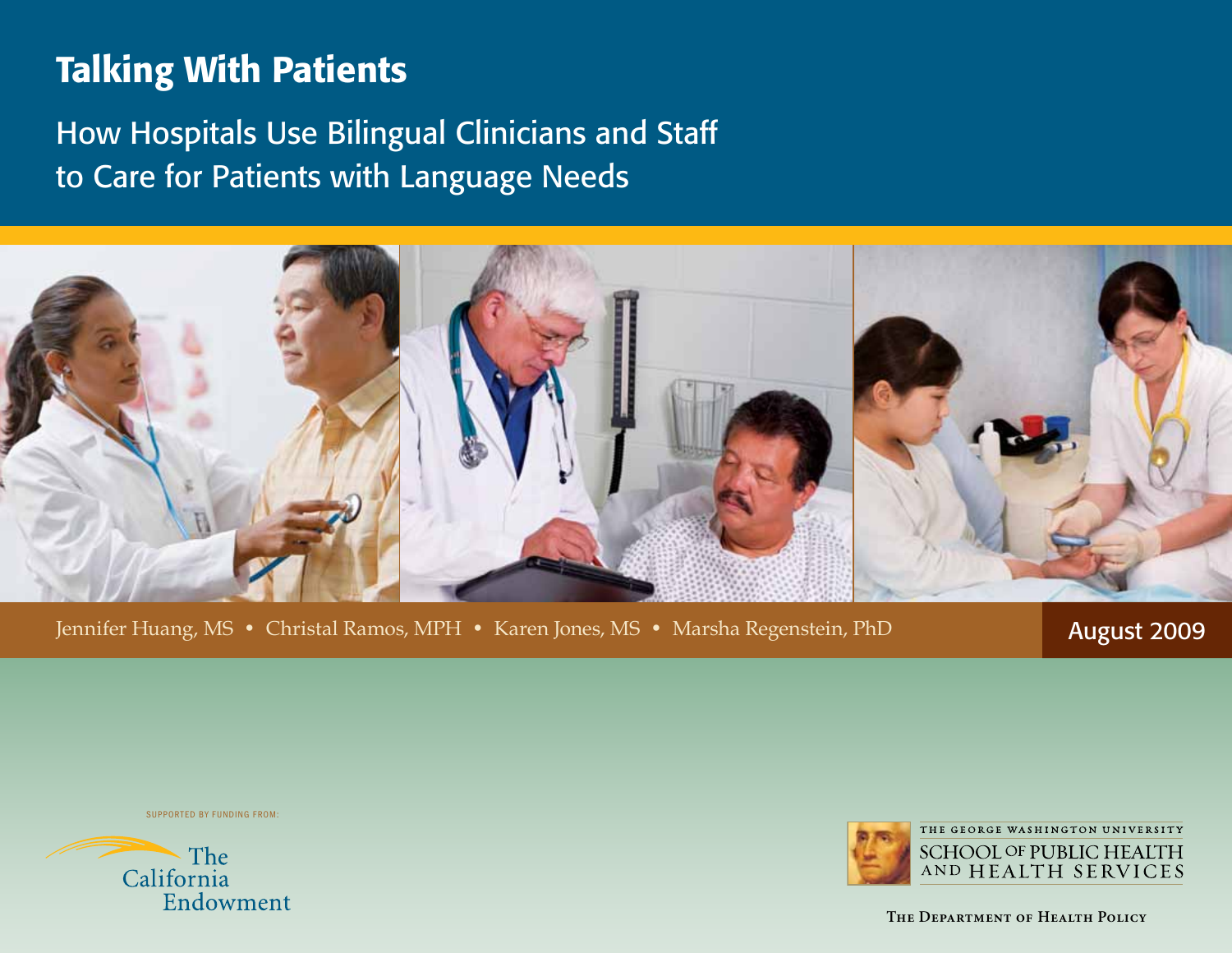# Acknowledgments

The development of this study and report was supported by funding from The California Endowment. We would like to thank Ignatius Bau and Larry Gonzales for their support throughout the project and their valuable input into the survey and report. We would also like to thank Language Services and Human Resources staff at INOVA Fairfax Hospital for assisting with the development of the survey, as well as the individuals that reviewed the survey and provided suggestions and comments: Cindy Brach, Martine Charles, Alejandro Munez, Guadalupe Pacheco, Gayle Tang, Mara Youdelman and Amy Wilson-Stronks. Finally, we are grateful to Alameda County Medical Center, Lincoln Medical Center, Sutter Medical Center and Ukiah Valley Medical Center for their participation in site visits and phone interviews and for providing information for the study.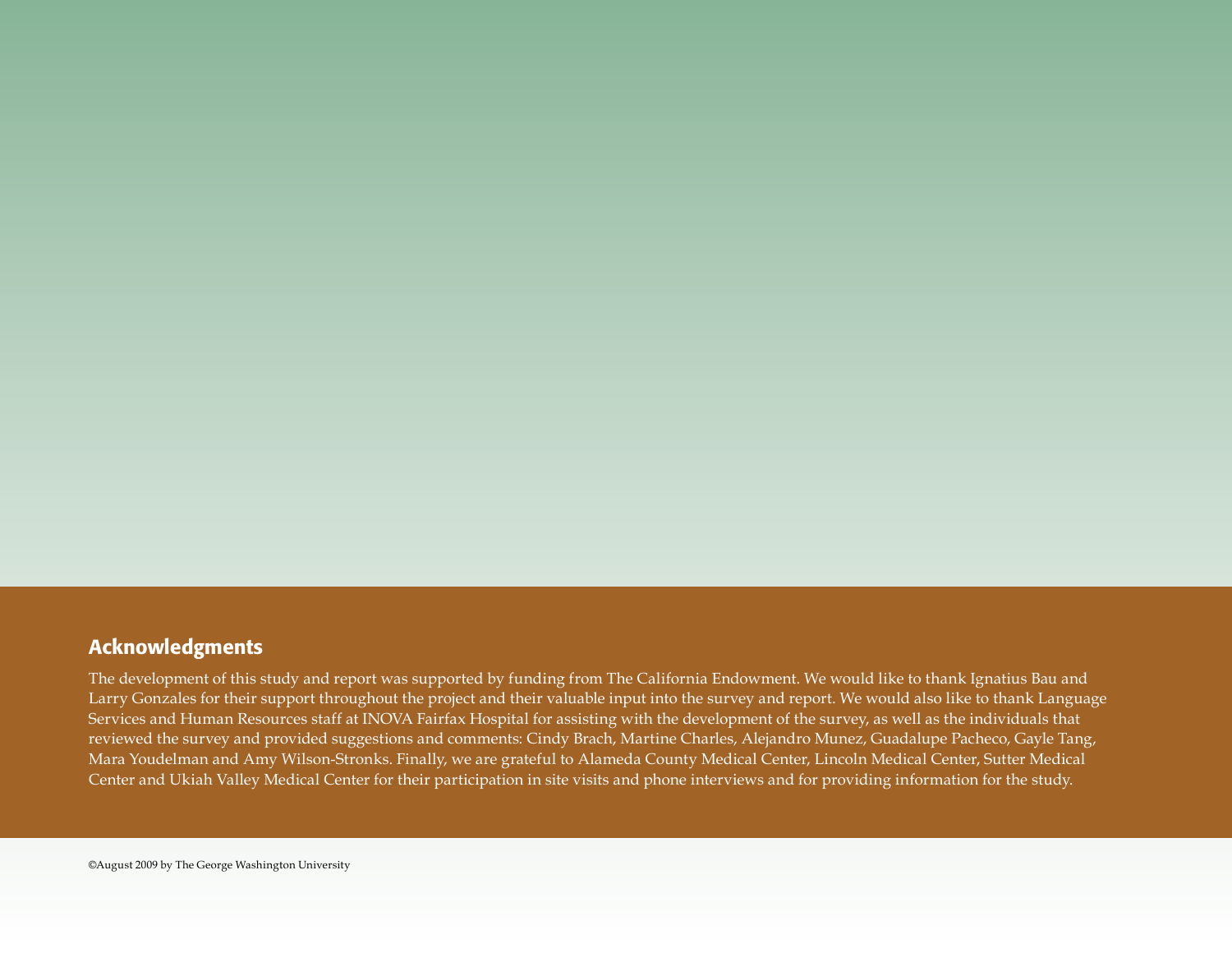# <span id="page-2-0"></span>Table of Contents

| L.   |                            |
|------|----------------------------|
|      | <b>National Standards:</b> |
|      |                            |
|      |                            |
|      |                            |
| Ш.   |                            |
| Ш.   |                            |
|      |                            |
|      |                            |
|      |                            |
|      |                            |
|      |                            |
|      |                            |
|      |                            |
|      |                            |
| IV.  |                            |
| V.   |                            |
| VI.  |                            |
| VII. |                            |
|      |                            |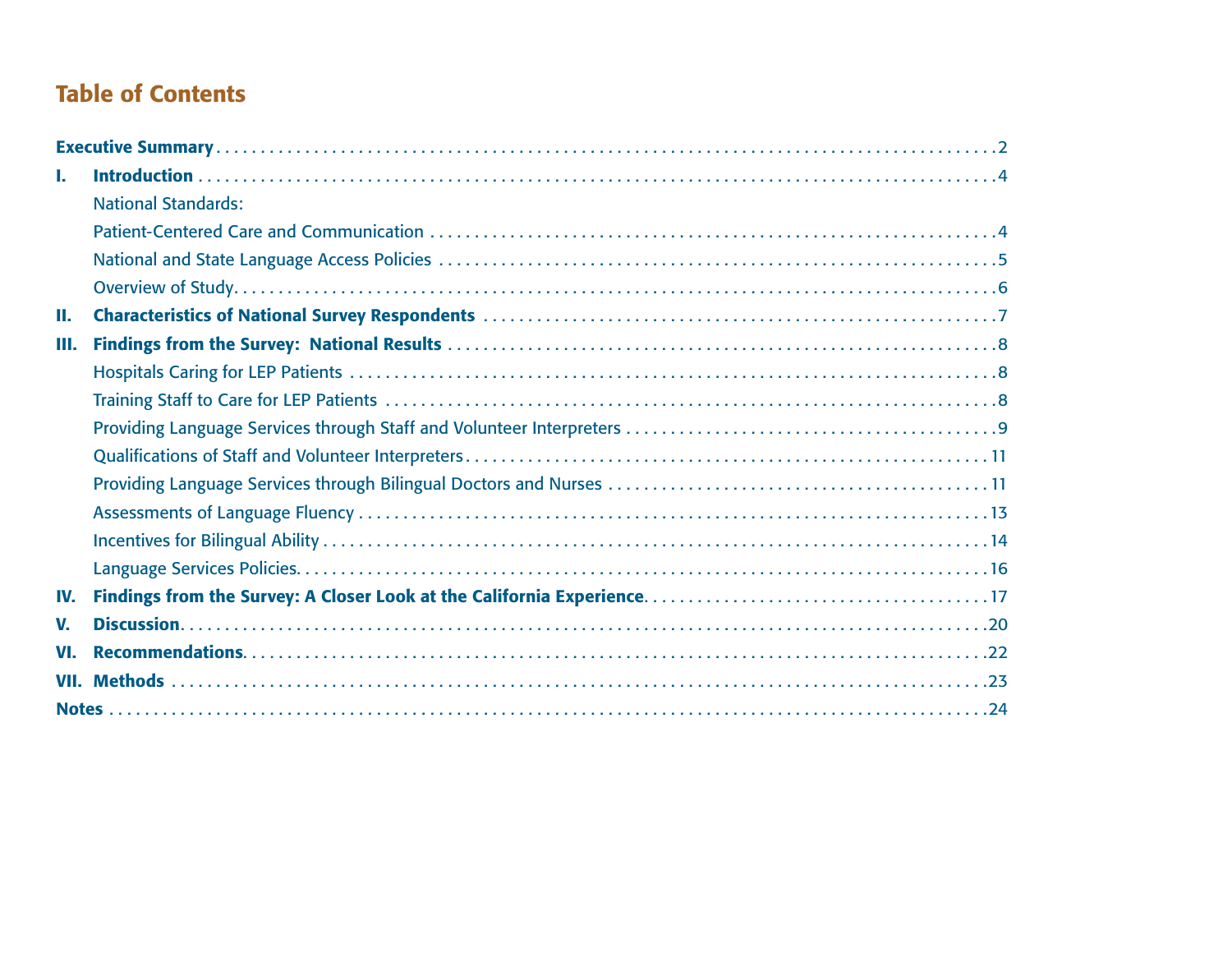# <span id="page-3-0"></span>Executive Summary

#### It is an exciting time for language services.

Researchers, health plans and providers are focusing increased attention on the importance of effective communication between patients and their health care team. As the diversity of our country increases, many stakeholders are responding by developing or adopting policies designed to ensure that high-quality language services are available for individuals with language needs.

Bilingual staff and clinicians are frequently called on to provide health care or health care-related services to patients in languages other than English, particularly in communities with a significant concentration of patients speaking languages other than English. Little is known about hospital policy surrounding the role of bilingual clinicians in caring for patients with limited English proficiency (LEP). Less well understood is the extent to which bilingual clinicians and staff are being used at hospitals, or the mechanisms currently used to assess their qualifications to engage in health care encounters with LEP patients.

This report presents findings from a survey conducted by researchers at The George Washington University and supported by funding from The California Endowment to learn more about the individuals in a hospital setting who interact with patients who speak a language other than English. The study focuses in particular on the ways that bilingual clinicians and staff are used, how policies are developed, and how these practices affect the provision of language services. The report describes practices across the country, as well as policies and practices across hospitals located in the state of California.

We gathered information from three primary sources: (1) a national survey of over 800 hospitals, targeting human resource directors; (2) an oversample of California hospitals to develop a base of information about language services and use of bilingual clinicians and staff across the state; and (3) interviews with selected survey respondents to gain in-depth knowledge about policies and practices. By increasing and sharing knowledge about how bilingual clinicians and staff can be effectively utilized, health systems will be able to modify and improve strategies for meeting the needs of their linguistically diverse communities.

#### **Key Findings**

- Many hospitals across the country are in frequent contact with patients requiring language services; 74 percent of hospitals serve patients whose primary language is not English. Of these hospitals, nearly three-quarters reported seeing LEP patients on a daily or weekly basis.
- More than 8 out of 10 hospitals offer language services training, but 27 percent of these hospitals indicate that this training is optional. Hospitals are more likely to require language services training for nurses and registration staff and less likely to require it for physicians and medical residents.
- Half of the hospitals use volunteer interpreters, while only three out of ten hospitals hire interpreters as staff. Hospitals that encounter LEP patients on a daily basis are significantly more likely to hire interpreters as staff than hospitals reporting encountering LEP patients once a month or less.
- Almost nine out of ten hospitals report that bilingual doctors and nurses provide health care services at their hospitals, although the languages spoken by these clinicians may not correspond to the needs of the patients and the languages that they speak.
- Fewer than half of hospitals with volunteer interpreters require language assessments and only one in four hospitals require volunteer interpreters to have experience or require volunteer interpreters to have gone through interpreter training or an educational course about medical interpreting.
- Only 18 percent of hospitals with bilingual doctors or nurses offer any assessment of fluency; of these, half require the assessment for bilingual doctors and nurses.
- Fifteen percent of respondents indicate that they offer incentives for bilingual ability. For most of these 123 hospitals, incentives take the form of an add-on to base pay.
- Less than half of hospitals have formal policies regarding the use of minors, friends or family, or non-trained staff as interpreters. Only 28 percent of hospitals have policies related to the use of bilingual doctors and nurses serving as interpreters.
- Compared to the national sample of hospitals, California hospitals are more likely than hospitals nationwide to encounter LEP patients, offer training related to accessing language services, require specific qualifications of staff and volunteer interpreters, have bilingual staff and clinicians within the hospital setting, offer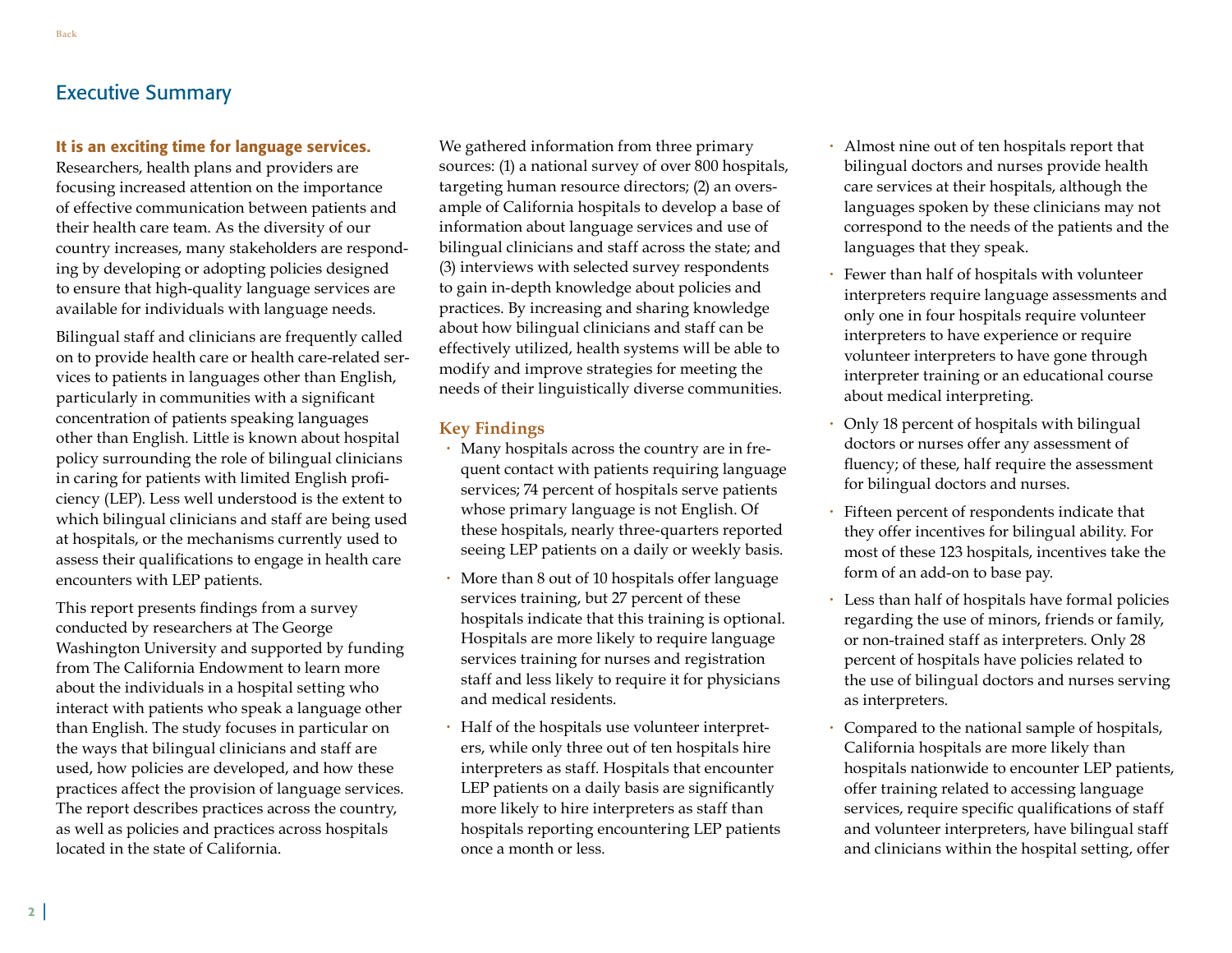a language assessment for bilingual clinicians to gauge their language skills, offer bilingual staff incentives for secondary language skills, have policies about the use of minors, friends or family, or non-trained staff as interpreters, and have policies about using bilingual doctors and nurses as interpreters.

#### **Discussion**

Effectively using the resources available through bilingual clinicians and staff can be challenging. Most hospitals have bilingual physicians and nurses but too few assess the language proficiency of these clinicians in languages other than English—creating a climate where errors and miscommunication can be commonplace.

Furthermore, our study reveals that many LEP patients may be receiving care with interpreters of unknown or questionable quality. Volunteers can provide high-quality and valuable resources for language services if they are appropriately trained and properly assessed for language fluency. However, our study shows that LEP patients receiving interpreter services from volunteer interpreters are likely to be served by interpreters whose qualifications or language proficiency have not been verified by the hospital. Hospitals appear to use volunteer interpreters differently than other volunteers in the hospital and essentially deputize often untrained individuals to assume a critical place on the health care team. The implications for safety and quality are enormous under this scenario, and emphasize the importance of ensuring the language proficiency and competency of volunteer interpreters.

Hospitals need better education about when and how to request interpreter services among physicians and residents in training. Given their role and the frequency with which they are trained in accessing language services, registration staff and nurses need to be advocates for LEP patients to access language services, both at the system and policymaking level, as well as at the individual patient encounter level.

Little information is known about the use of incentives related to language ability but some pioneers around the country assess the languages spoken by their physicians and nurses, and reinforce these skills with incentives. Much more information should be developed to determine what type and amount of incentives would be most effective in encouraging bilingual clinicians and staff to participate in training on medical interpreting, have their language skills in secondary languages assessed, and serve in the capacity of dual-role interpreters to fill the resource needs of their hospitals.

The state of California can serve as a model for other states interested in implementing innovative policies and practices to provide effective, high-quality language services to their patient populations. California hospitals are ahead of the nation in terms of setting formal policies around language services and using bilingual clinicians as interpreters. Still, across the country (including California), more hospitals must take steps to ensure language services are available and appropriately delivered.

#### **Recommendations**

We recommend the following strategies to strengthen hospital policies and programs designed to improve language services on behalf of patients with limited English proficiency:

- Hospitals should develop explicit policies or plans related to the provision of language services for patients with LEP.
- Bilingual clinicians and staff should be assessed for language proficiency if they provide direct services or care to patients with limited English.
- Volunteer interpreters should have their language proficiency assessed and be trained in medical interpreting.
- Hospitals should require that all staff, including clinical staff, receive education on the critical importance of language services to patient care and training on how to access language services.
- All hospitals should know who their patients and work force are and work to meet the language needs of all of their patients.
- Hospitals should take a proactive approach to learning more about the many ways that high-quality language services can be provided to their patients.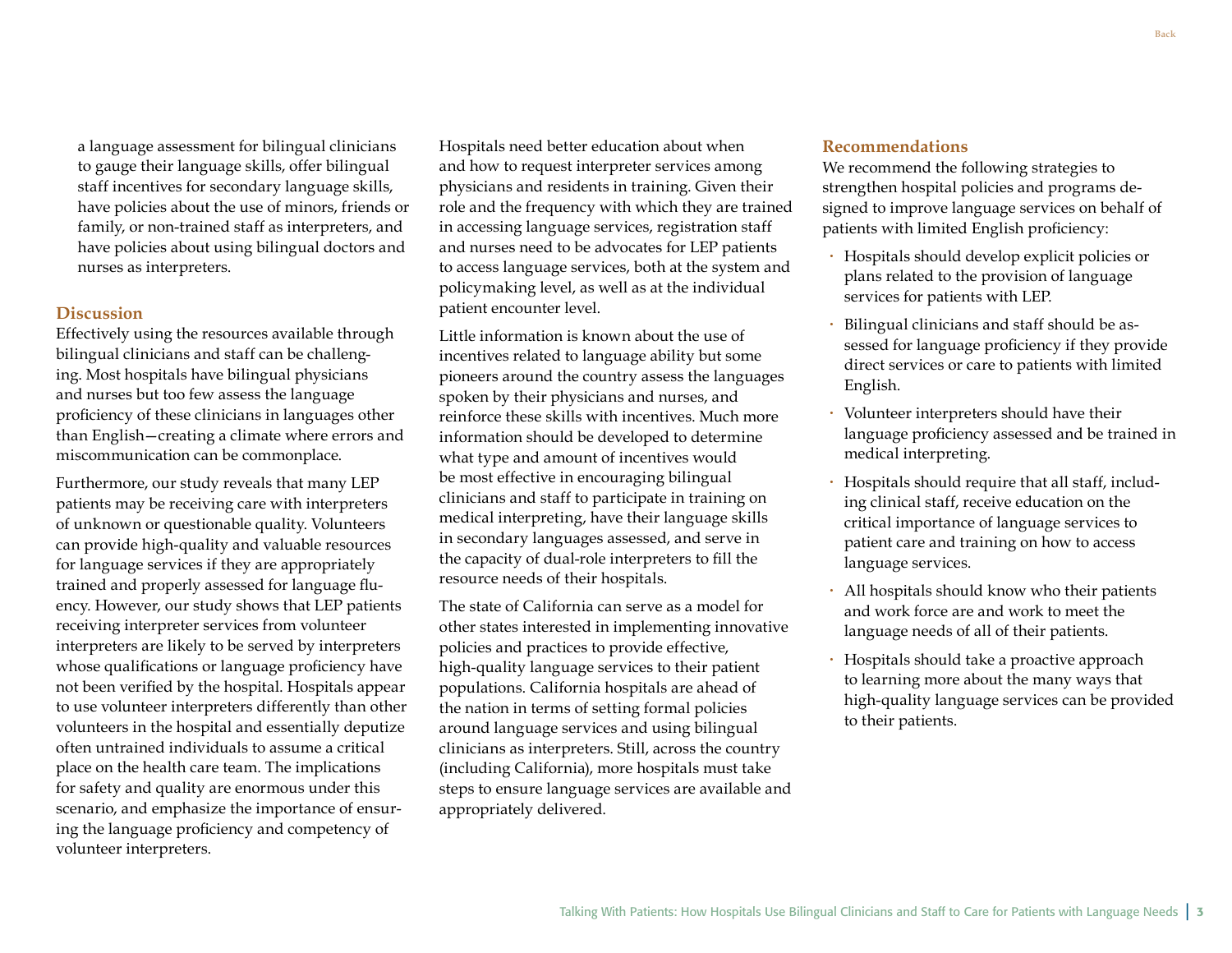# <span id="page-5-0"></span>I. Introduction

#### It is an exciting time for language services.

Researchers, health plans and providers are focusing increased attention on the importance of effective communication between patients and their health care team. As the diversity of our country increases, many stakeholders are responding by developing or adopting policies designed to ensure that high-quality language services are available for individuals with language needs. While many research studies have been conducted on the value of using trained, qualified interpreters to provide language services, there are fewer studies focusing on the use of bilingual staff and clinicians to care for patients with limited English proficiency (LEP).

Bilingual staff and clinicians are frequently called on to provide health care or health care-related services to patients in languages other than English, particularly in communities with a significant concentration of patients speaking languages other than English. Evidence from a survey conducted by The Health Research and Educational Trust (HRET) in 2006 indicates that bilingual resources are available at the majority of hospitals in the U.S., with more than four out of five hospitals reporting that bilingual clinical staff are available for providing language services, and nearly three-quarters of hospitals indicating that bilingual nonclinical staff are available for providing language services.<sup>1</sup> The HRET study also found that bilingual clinical and bilingual nonclinical staff are frequently used, with hospitals reporting use of these resources most frequently after staff interpreters and telephone services.

Bilingual staff and clinicians serve as an enormously valuable resource to hospitals and other health care organizations, offering a critical set of skills to interact with individuals who require care in a language other than English. Bilingual clinicians can serve a vital need for hospitals by providing high-quality health care, improving patient safety, and meeting organizational priorities to provide linguistically and culturally appropriate care for their patients. Research has shown the additional benefit of bilingual clinicians speaking directly to patients in their preferred language (also referred to as language concordance). Language concordance between physician and patient has shown a positive effect on appointment-keeping, improved medication adherence, and lower emergency room visit rates,<sup>2</sup> as well as better understanding of medical situations,<sup>3</sup> fewer instances of physical harm as a result of an adverse health outcome,<sup>4</sup> greater recall and asking more questions about care.<sup>5</sup> Patients with language concordant clinicians report receiving better interpersonal care and gave higher ratings to the doctor or nurse.<sup>6, 7, 8, 9, 10</sup> In addition, language concordance with their physicians has been associated with patients reporting better health status.<sup>11</sup>

While there are undoubtedly benefits to language concordance between a patient and clinician or staff, language *proficiency* of bilingual staff is an important consideration.<sup>12</sup> Many clinicians may be able to comfortably converse with their patients in languages other than English, but may lack proficiency in terms of providing medical care in another language. A recent study emphasized the importance of assessing second language skills of bilingual staff that serve in the role of interpreters ("dual-role interpreters").13 This study found that one in five dual-role interpreters had inadequate

bilingual abilities to serve as interpreters in medical encounters, and were more likely to make errors in interpretation. Another study found many errors with the potential for clinical consequences during a series of interpreted pediatric encounters, both by hospital and informal or untrained interpreters.14 Inconsistency in describing and assessing language skills makes it difficult to determine how qualified someone is to communicate with patients in another language.15

This growing body of evidence demonstrates the importance of using *qualified* language resources to deliver high-quality care to patients with limited English proficiency, and is paralleled by the development of patient-centered standards by the country's leading accreditation and quality organizations.

#### **National Standards: Patient-Centered Care and Communication**

Over the past few years, three of the most influential standards-setting organizations have undertaken broad steps to articulate a new set of expectations around the quality of language services. In 2009, the National Quality Forum issued specific recommendations for ways for health care organizations to deliver clear patient-provider communication, "at all levels and at all times among patients, clinicians and support staff."16 Seven of these preferred practices specifically address the provision of language services, from recommending that organizations plan for and provide language access at all points of contact to recommending that organizations translate *all* documents deemed essential for effective communication.

In December 2008, the National Committee on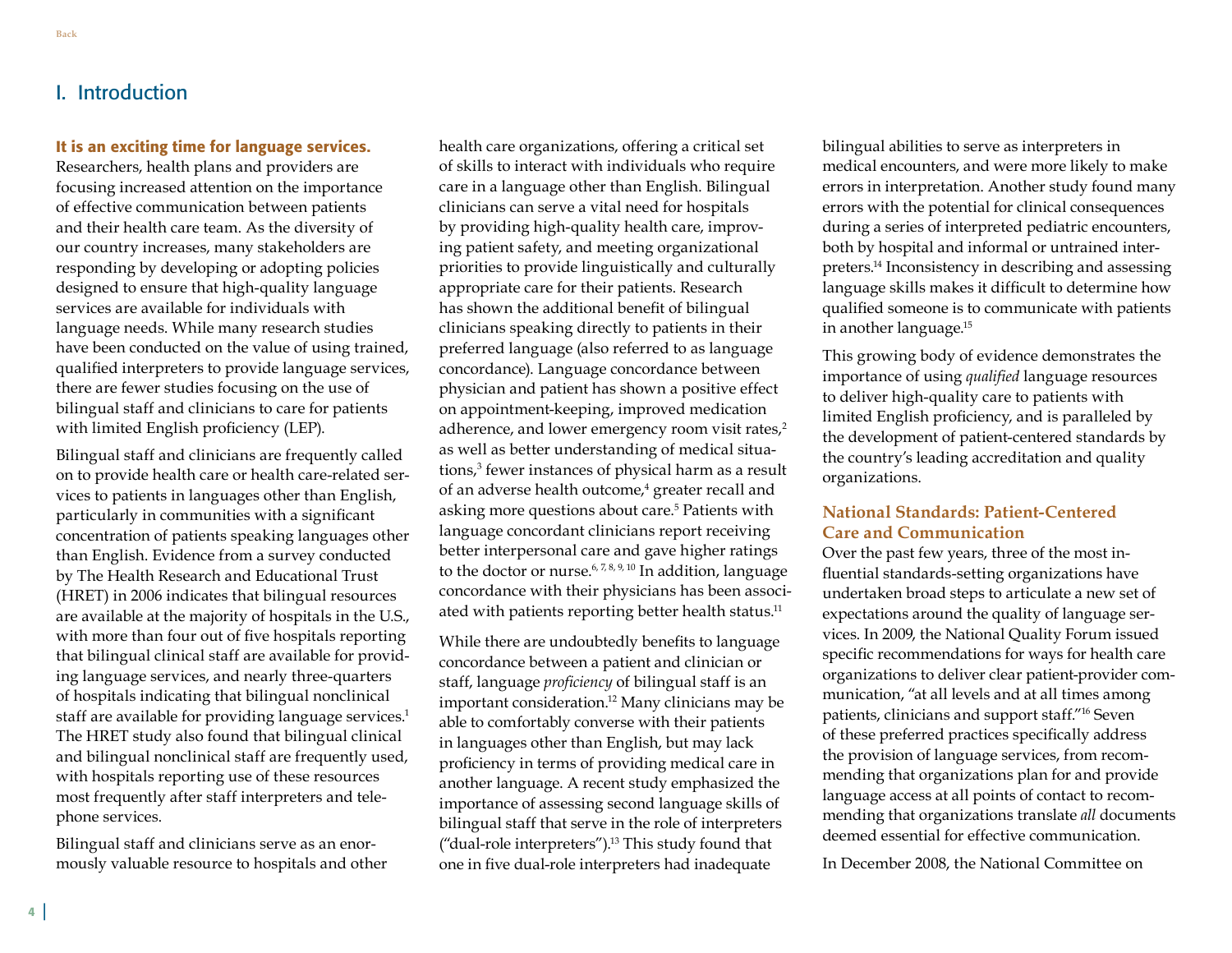from using family and friends, and providing materials and signage in the appropriate languages. The development of CLAS standards, as well as the current standards focusing on patient-centered communication, are based on legislation requiring federally-funded programs<sup>21</sup> to provide "meaningful" access to language services for people with LEP<sup>22</sup> and Federal guidance outlining principles on how to fulfill these requirements.<sup>23, 24</sup> With the current research and quality standards environment

supporting provision of appropriate and effective language services, national and state policies have concurrently developed legislation providing financial incentives and in California, detailing specific requirements for hospitals providing language access services.

#### **National and State Language Access Policies**

Increasingly, national policies are addressing the need for effective language services in the health care setting, creating financial incentives for providing language services through the Children's Health Insurance Program (CHIP) and Medicaid. The CHIP Reauthorization Act of 2009 authorized enhanced federal administrative matching payments for providing language services through CHIP and Medicaid programs.<sup>25</sup> The enhanced matching rate is 75 percent of costs or the sum of the state's federal CHIP administrative matching rate plus 5 percent, whichever is higher. Also, under this provision, the federal matching rate for Medicaid programs is 75 percent of costs related to translation and interpreter services provided to children of families with limited English proficiency or Federal Medical Assistance Percentages (FMAP) plus 5 percent, whichever is higher. $26$ 

As part of health reform, proposed legislation includes provisions to strengthen the effective delivery of language services. America's Affordable Health Choices Act (H.R. 3200), the health care reform bill introduced in the House of Representatives on July 14, 2009,<sup>27</sup> includes recommendations related to ensuring effective delivery of language services and communication for patients with LEP. The bill also includes recommendations to review ways for Medicare providers to pay for language services, and also calls for a report through the Institute of Medicine on the impact of language access services on the health and health care of LEP patients.

State governments have also stepped up efforts to ensure access to effective language services on behalf of their residents. Thirteen states have set up programs to provide direct reimbursement to pay for language services (DC, Hawaii, Idaho, Kansas, Maine, Minnesota, Montana, New Hampshire, Utah, Virginia, Vermont, Washington and Wyoming), and four other states are moving toward setting up reimbursement (Connecticut, California, New York, North Carolina).<sup>28</sup> In addition to reimbursement, four states require or are in the process of requiring state-based certification for interpreters,29 which coincides with the ongoing process of developing national certification standards for interpreters.<sup>30, 31</sup>

The state of California has the most number of and most comprehensive laws related to language services in health care settings.<sup>32</sup> Demonstrating its support of language services and serving as a model for other states, CA Health and Safety Code Section 1259 (Kopp Act 1983)<sup>33, 34</sup> requires all general acute care hospitals in California to provide

Quality Assurance (NCQA) released a set of standards for public comment for assessing the quality of culturally and linguistically appropriate services in health care organizations.<sup>17</sup> Among these standards were specific targets associated with accessibility, availability and evaluation of language services provided by organizations. These standards may eventually be rolled into NCQA's core accreditation standards for health plans and other health care organizations.

The Joint Commission is also actively engaged in a process to develop new standards for culturally competent patient-centered care.18 In early June, The Joint Commission released for public comment proposed accreditation requirements for hospitals to "advance effective communication, cultural competence and patient-centered care."19 Four proposed standards include Elements of Performance that propose providing education about how and when to use language access services, communicating with patients via preferred access or language access services, translating vital documents and informing patients of their rights to language access services. These proposed hospital requirements may be implemented as early as January 2010.

Many of these standards or requirements are reflections of the "National Standards for Culturally and Linguistically Appropriate Services in Health Care" released by the Office of Minority Health in 2000, commonly referred to as "CLAS" standards.20 Four CLAS standards specifically address language access, including the provision of language assistance to patients at all points of contact, providing written notices of their right to receive these services at no cost, ensuring the competence of language assistance and refraining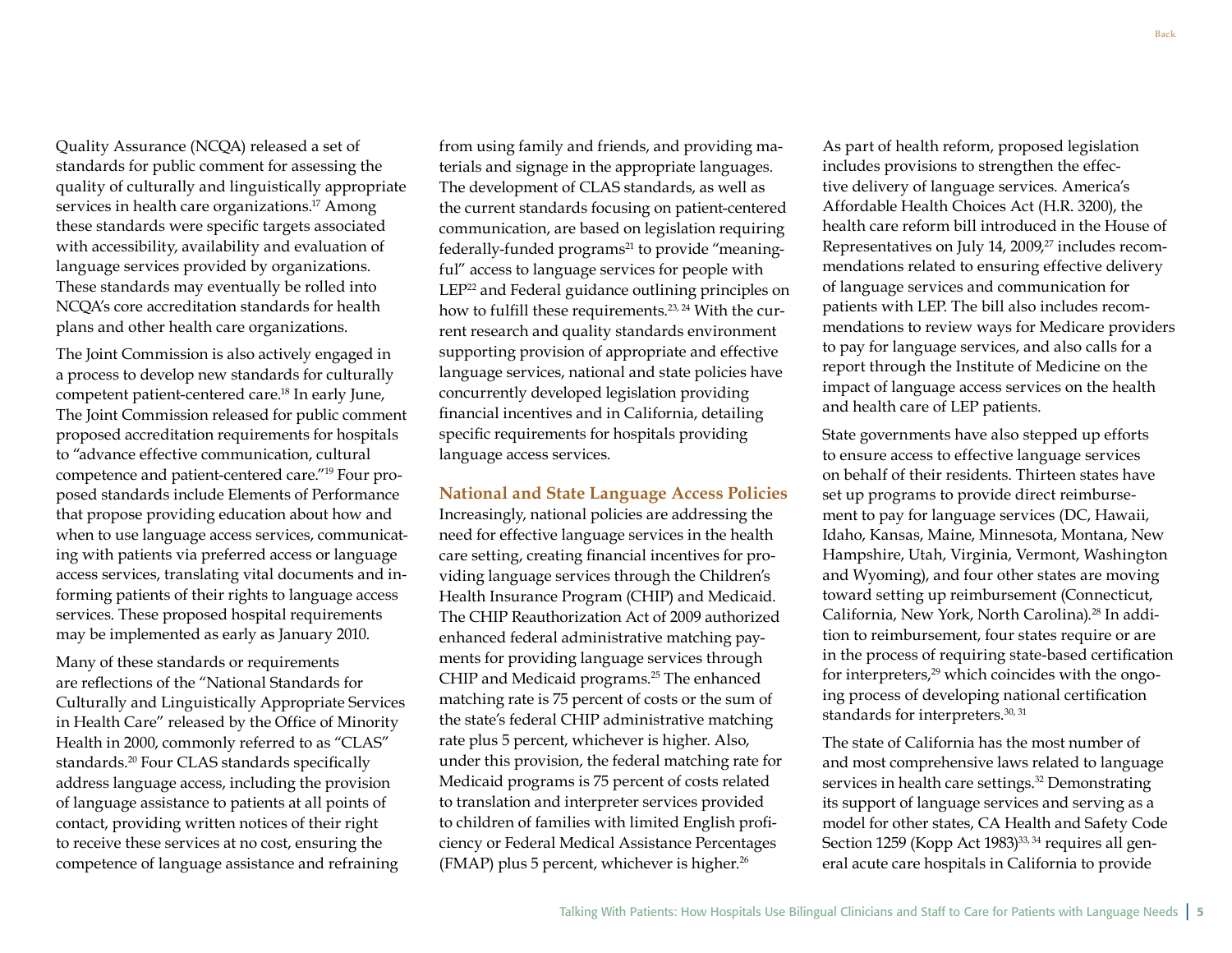language assistance services 24 hours a day for language groups that comprise 5 percent or more of the hospital's patient population or geographic service area. In addition, hospitals must:

- 1) develop and review policies on interpreter services or on using bilingual professional staff;
- 2) post notices about the availability of interpreters, how to obtain an interpreter and how to make complaints about interpreter services;
- 3) notify employees of the hospital's commitment to provide interpreters to all patients who request them;
- 4) prepare and maintain a list of qualified interpreters;
- 5) identify and record patients' primary languages in the patient's hospital records;
- 6) review standardized forms to determine which should be translated; and,
- 7) consider using picture and phrase sheets and establishing community liaison groups.

Research combined with national and state policies support the delivery of high-quality language services to patients with language needs but the extent to which these services are being provided, and the extent to which these national and state policies are enforced is unclear. Health care organizations have long provided language services to their patients, and the current legal and regulatory climate will strengthen and support ongoing efforts to deliver these services. Hospitals are using a variety of mechanisms to respond to the needs of their linguistically diverse patients—through in-person interpreters, telephone

interpreters, contract interpreters, and remote or video technology.

Little is known about hospital policy surrounding the role of bilingual clinicians in caring for patients with limited English proficiency. Less well understood is the extent to which bilingual clinicians and staff are being used at hospitals, or the mechanisms currently used to assess their qualifications to engage in health care encounters with LEP patients. In May 2008, The Joint Commission released a report on findings from its *Hospitals, Language and Culture* study, emphasizing the importance of developing hospital policies and procedures to support cultural competence, and describing the importance of integrating a diverse work force, language services and interpreters into organizational systems.35

In 2008, researchers at The George Washington University conducted a survey funded by The California Endowment to learn more about the individuals in a hospital setting who interact with patients who speak a language other than English. This report presents the findings from the survey, which focused in particular on the ways that bilingual clinicians and staff are used, how policies are developed and how these practices affect the provision of language services. In this report we describe practices across the country, as well as policies and practices across hospitals located in the state of California. The findings presented in this report are timely given the substantial financial pressures hospitals face in today's economy, the increasing linguistic diversity of patient populations in the U.S., and the legislative activities on the national and state level. Understanding strategies and practices for using bilingual

clinicians and staff is imperative to improve the quality of hospital-based language services.

#### **Overview of Study**

In order to learn about how hospitals are using physicians, nurses, and other staff and clinicians as resources for communicating with patients in languages other than English, we gathered information from three primary sources: (1) a national survey of over 800 hospitals, targeting human resource directors; (2) an oversample of California hospitals to develop a base of information about language services and use of bilingual clinicians and staff across the state; and (3) interviews with selected survey respondents to gain in-depth knowledge about policies and practices. Survey findings combined with case studies contribute to emerging knowledge about how health care organizations can provide high-quality and efficient language services and advance culturally competent providers and health systems. By increasing and sharing knowledge about how bilingual clinicians and staff can be effectively utilized, health systems will be able to modify and improve strategies for meeting the needs of their linguistically diverse communities.

The findings in this report are presented in two parts: an analysis of findings from the national survey of hospitals and a summary of survey results related specifically to California hospitals. In general, California hospitals have a more diverse patient population and health care work force compared to their counterparts across the country, and also appear to be leading the nation in several areas related to language services and bilingual clinicians and staff.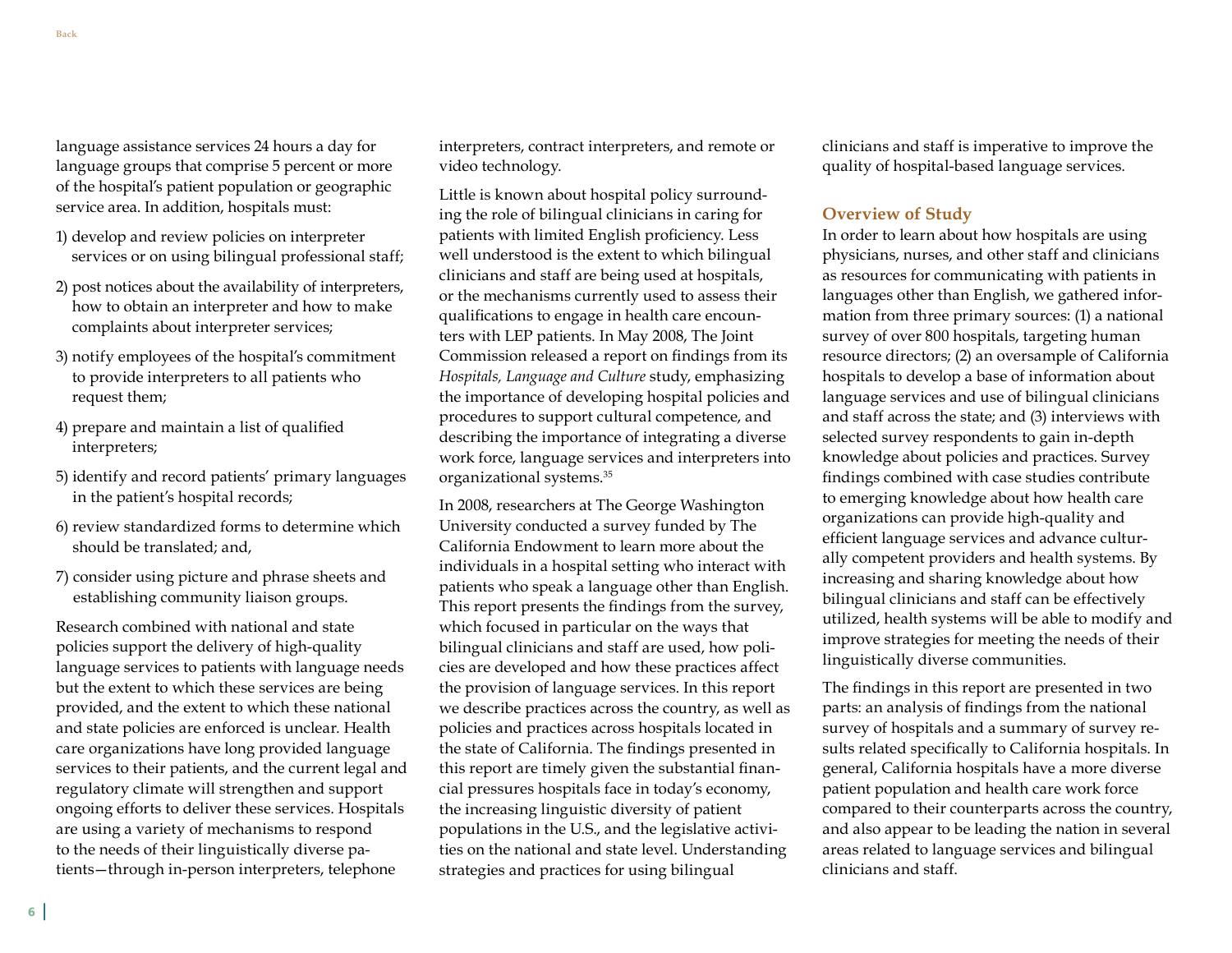# <span id="page-8-0"></span>II. Characteristics of National Survey Respondents

#### A total of 899 human resources (HR)

directors from non-federal, acute care hospitals completed the survey, representing nearly 20 percent of all non-federal, acute care hospitals in the U.S. We obtained a response rate of 39 percent. We oversampled California hospitals to enable analysis of California responses, and we present data from 159 California respondents. We also oversampled rural hospitals to provide sufficient information to understand hospital practices and policies related to language services in this sector of the industry.36 The nationwide analysis was adjusted by ownership, teaching status, market, and geography (CA vs. not) to reflect the characteristics of the U.S. hospital industry.<sup>37</sup>

Little information has been published about hospital policies and practices specific to the use of bilingual clinical and nonclinical staff for providing language services. We were particularly interested in identifying practices and innovations related to language assessments and use of incentives related to bilingual ability, so hospitals active in these areas were asked several follow-up questions to gather in-depth information about these practices. As a result, some questions were asked of a portion of respondents (depending on their level of activity in these areas of interest) and the number of respondents is variable; the number of respondents for each question is noted in chart titles and labels.

The majority of hospitals that participated in the survey were investor-owned or non-government, not-for-profit organizations that did not operate

teaching programs (Table 1). More than two-thirds of hospitals (69 percent) in our sample were not-for-profit and well over three-quarters of the sample (85 percent) were non-teaching hospitals. Hospital respondents were somewhat more likely to be small, in terms of bed size, compared to acute care hospitals across the country (54 percent of responding hospitals had fewer than

100 beds, compared to 46 percent nationwide). Approximately one-third of respondents (38 percent) self-identified their hospital as urban or suburban and two-thirds of respondents (62 percent) identified their market as rural. Because rural hospitals are less likely to have teaching programs, non-teaching hospitals are also overrepresented in our sample.

| Table 1 | Characteristics of Survey Respondents Compared to U.S. Hospitals |  |
|---------|------------------------------------------------------------------|--|
|         |                                                                  |  |

|                                                                                                                                                                                                                                                 | Survey Respondents (%) | U.S. Hospitals $(\%)$ |  |  |  |
|-------------------------------------------------------------------------------------------------------------------------------------------------------------------------------------------------------------------------------------------------|------------------------|-----------------------|--|--|--|
| <b>Hospital Ownership Status</b>                                                                                                                                                                                                                |                        |                       |  |  |  |
| Non-government, not-for-profit                                                                                                                                                                                                                  | 69.1                   | 61.3                  |  |  |  |
| Investor-owned, for-profit                                                                                                                                                                                                                      | 13.7                   | 14.8                  |  |  |  |
| Government, non-federal (city, county or state)                                                                                                                                                                                                 | 16.8                   | 23.9                  |  |  |  |
| <b>Teaching Status</b>                                                                                                                                                                                                                          |                        |                       |  |  |  |
| Non-teaching (community)                                                                                                                                                                                                                        | 85.3                   | 73.4                  |  |  |  |
| Teaching                                                                                                                                                                                                                                        | 14.7                   | 26.6                  |  |  |  |
| <b>Total Staffed Beds</b>                                                                                                                                                                                                                       |                        |                       |  |  |  |
| $20$                                                                                                                                                                                                                                            | 8.9                    | 4.8                   |  |  |  |
| 20-99                                                                                                                                                                                                                                           | 44.7                   | 41.9                  |  |  |  |
| 100-249                                                                                                                                                                                                                                         | 21.8                   | 30.5                  |  |  |  |
| $\geq$ 250                                                                                                                                                                                                                                      | 21.1                   | 22.9                  |  |  |  |
| <b>Hospital Market</b>                                                                                                                                                                                                                          |                        |                       |  |  |  |
| Urban*                                                                                                                                                                                                                                          | 37.7                   | 56.6                  |  |  |  |
| Rural                                                                                                                                                                                                                                           | 62.3                   | 43.4                  |  |  |  |
| Source: George Washington University, 2008; U.S. Hospital data from AHA Annual Survey of Hospitals, FY2007<br>*Respondents that indicated their hospital is in a "suburban" market are categorized with "urban" for the purposes of this report |                        |                       |  |  |  |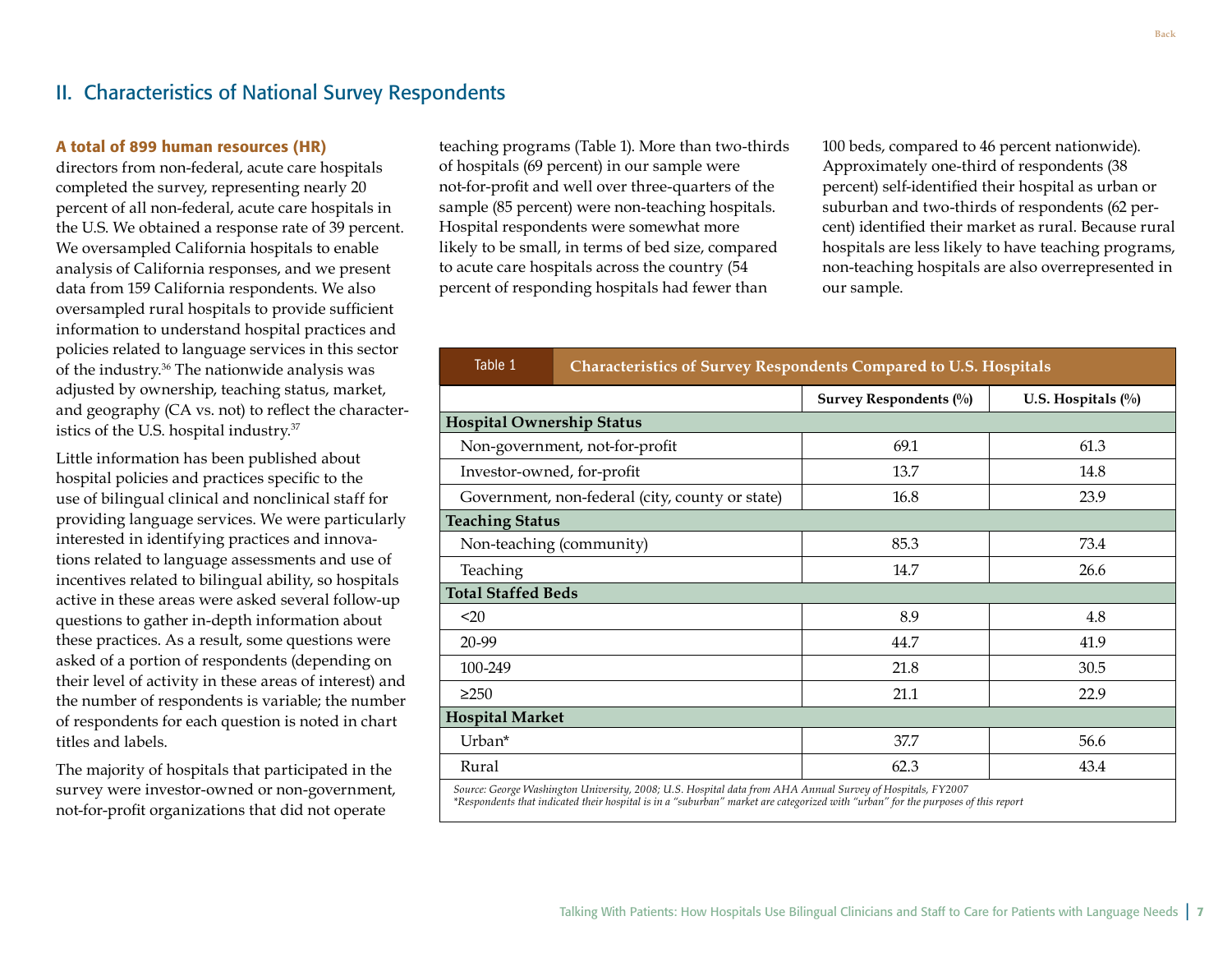<span id="page-9-0"></span>**[Back](#page-2-0)**

### III. Findings from the Survey: National Results

#### **Hospitals Caring for LEP Patients**

We were interested in determining whether hospitals around the country perceive that they care for patients with limited English proficiency. Most hospitals reported caring for patients with LEP, although the frequency with which they encounter LEP patients varied. Nearly three-quarters (74 percent) of hospitals reported that they serve patients whose primary language is not English (Figure 1). Of those reporting that they have LEP patients as part of their patient population, nearly threequarters (74 percent) reported seeing LEP patients on a daily or weekly basis, highlighting the large number of hospitals across the country that are in frequent contact with patients requiring language services. The remaining hospitals reported seeing LEP patients a few times per month (9 percent) or once a month or less (11 percent). Compared to the hospital survey conducted by HRET in 2006,<sup>38</sup> more hospitals in this study reported seeing LEP patients on a daily or weekly basis (74 percent vs. 63 percent, respectively). The difference in these findings may be partially attributable to the oversampling of California hospitals in this study.<sup>39</sup>

Respondents from urban and rural hospitals reported markedly different rates of encountering LEP patients. Not surprisingly, most urban hospitals reported having LEP patients (90 percent) and three quarters (75 percent) encountered LEP patients each day (Figure 2). While 6 out of 10 rural hospitals (61 percent) reported having LEP patients, only 39 percent of rural hospitals encountered LEP patients once a day or more, and nearly a quarter (24 percent) said they saw LEP patients once a month or less.



### **Training Staff to Care for LEP Patients**

We asked human resources directors whether their hospitals provide training to help clinicians and staff understand the ways they can access language services. Most hospitals indicate that they offer training on how to use language services to prepare their staff for encounters with LEP patients. This training is designed to help prepare staff to serve culturally and linguistically diverse patients, as well as to learn when language services are needed and how to access them for LEP patients.

More than 8 out of 10 hospitals (83 percent) indicated that they offer language services training a percentage higher than those indicating that they have LEP patients. Some hospitals with few or no LEP patients may include training related to language services in the event that a patient with

language needs presents for services. Such training may also serve as a means to comply with legal requirements related to accessible language services.

While the majority of hospitals have training programs on how to access interpreter services, many do not require hospital staff to take this training. Most hospitals (69 percent) that have language services training require their hospital staff to go through this training, but more than one-quarter (27 percent) of hospitals with language services training indicate that this training is optional (Figure 3).

Even among hospitals that require language services training, these hospitals do not necessarily require language services training for *all* hospital staff. Hospitals are more likely to require language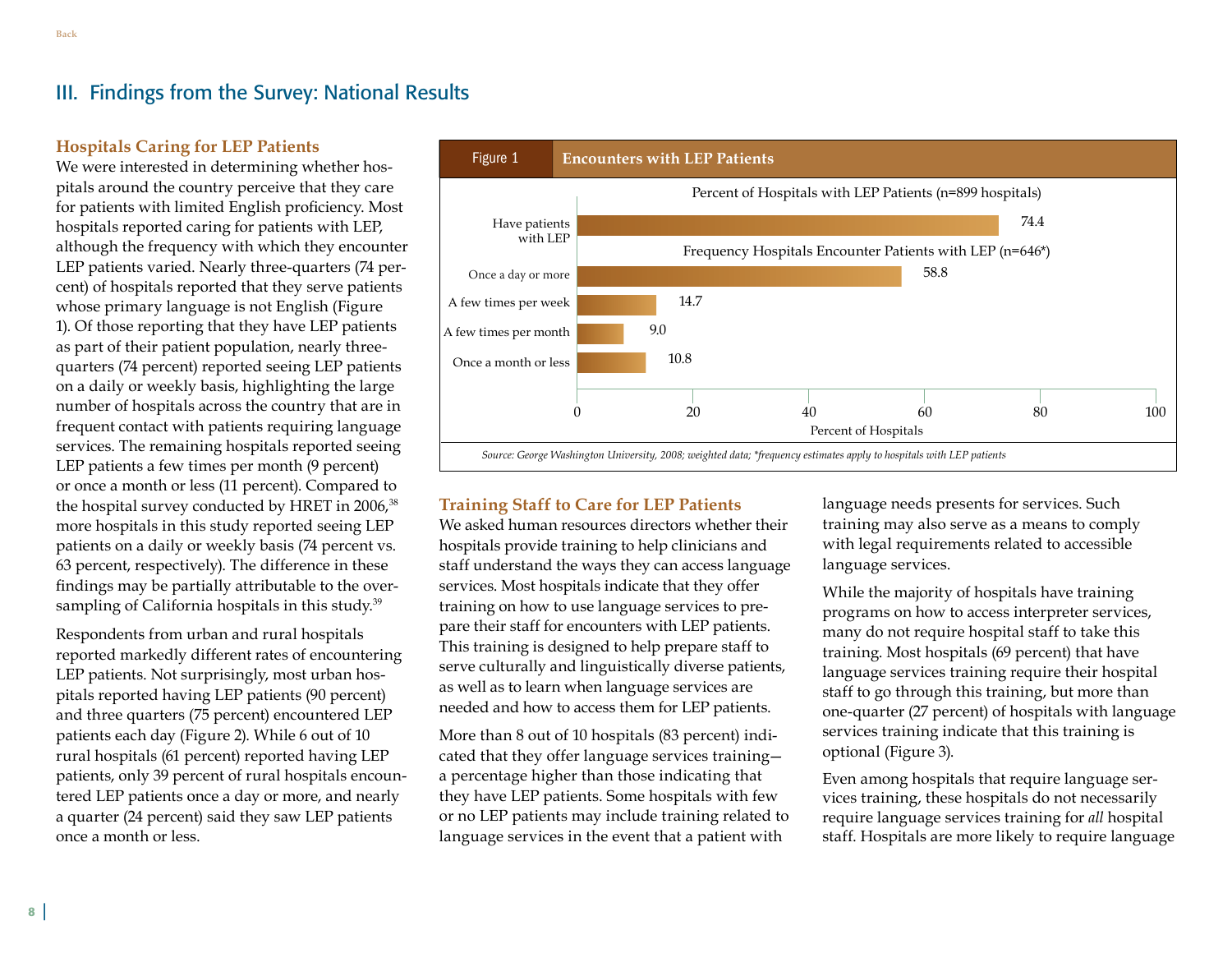

#### Figure 3 **Hospital Requirements for Training on Accessing Language Services**

**Percent of Hospitals Requiring Training on Accessing Language Services (n=729 hospitals)**



services training for nurses and registration staff and less likely to require it for physicians and medical residents. Only one-third (32 percent) of the hospitals that offer language services training require it for medical residents and half (50 percent) require the training for doctors (Figure 3). In contrast, over 90 percent of hospitals that offer language services training require it for nurses and registration staff (96 and 92 percent).

### **Providing Language Services through Staff and Volunteer Interpreters**

Findings from the survey indicate that hospitals

rely on a mix of employed and volunteer interpreters, as well as informal "interpreters" who may be friends or family members of the patient. "Volunteer interpreters" include hospital staff that provide interpretation services but are under hospital employment to fulfill other, non-interpretation duties, as well as unpaid interpreters that are used by the hospital to provide interpretation services as needed.

The types of language services resources used to provide language services to LEP patients vary from hospital to hospital. Hospitals were asked about their use of two different types of

interpreters, those hired as staff and those who serve on a volunteer basis. Hospitals were more likely to report that they use volunteer interpreters than paid staff interpreters; half (52 percent) of the hospitals said they use volunteer interpreters, while only three out of ten hospitals (30 percent) hire interpreters as staff (Figure 4).

More than one-quarter (27 percent) of the hospitals that reported hiring interpreters were unable to report how many interpreters they employ (data not shown). Even among the group of 244 hospitals that reported hiring staff interpreters, the level of staffing is relatively low. Looking at the subset of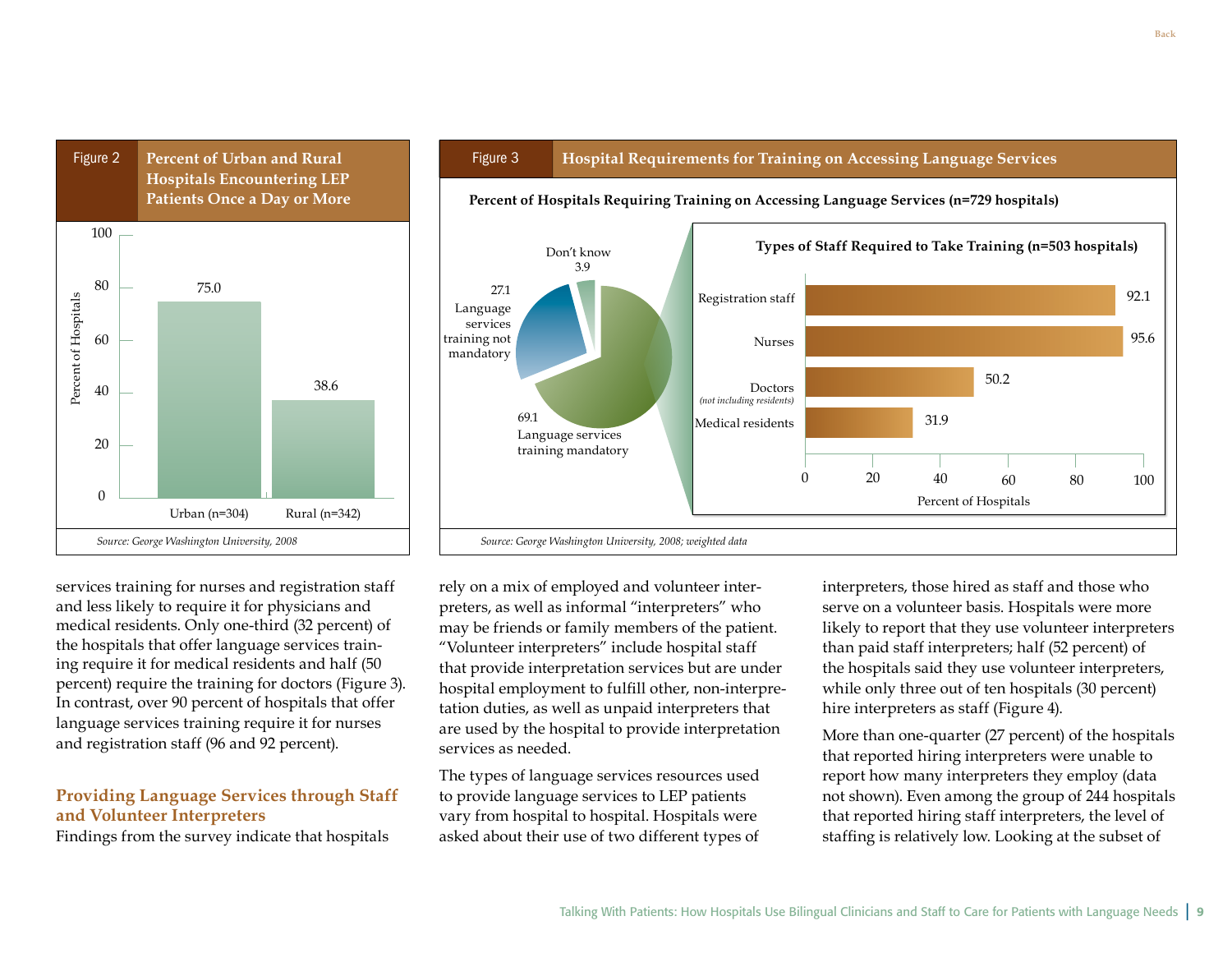hospitals that hire interpreters at all, 18 percent have one FTE and 10 percent have two FTE interpreters; only about one-third of respondents (35 percent) hire more than 2 FTE interpreters.

We found a strong relationship between frequency with which hospitals encounter LEP patients and their interpreter hiring practices. Hospitals that encounter LEP patients on a daily basis are significantly more likely to hire interpreters as staff than hospitals encountering LEP patients once a month or less (43 percent vs. 13 percent, data not shown). Similarly, hospitals that encounter LEP patients once a month or less are significantly more likely to use volunteer interpreters than hospitals encountering LEP patients on a daily basis (75 percent vs. 46 percent).

By far, the majority of hospitals report that bilingual doctors and nurses provide health care services at their hospitals (88 percent), although the languages spoken by these clinicians may not correspond to the needs of the patients and the languages that they speak. These data should be interpreted with caution as they do not reflect capacity to meet the language needs of patients via bilingual clinicians; the distribution of clinicians' bilingual language abilities does not necessarily match the language needs of patients in those communities.

Governance, teaching status, and region emerged as strong factors in whether hospitals hire interpreters as hospital staff. Nearly one-third of non-government, not-for-profit hospitals (29



percent) and government, non-federal hospitals (31 percent) reported that they hire staff interpreters; these hospitals were more than twice as likely as investor-owned hospitals to hire interpreters, with only 13 percent of investor-owned hospitals reporting that they hire interpreters as staff (Figure 5). Nearly half of teaching hospitals (48 percent) hire interpreters compared to only one-quarter (24 percent) of non-teaching hospitals. Also, more than one-third of urban hospitals (36 percent) hire staff interpreters compared to only 22 percent of rural hospitals. These variations may be a function of resources available toward hiring interpreters given different levels of demand for language services.

Significant variations were also seen by region and teaching status related to use of volunteer interpreters. Compared to rural hospitals, urban hospitals rely less on volunteer interpreters and more on staff interpreters for language services a finding that should not be surprising given that rural hospitals are less likely to have the large volumes of LEP patient encounters (Figure 6).

*Compared to urban hospitals, rural hospitals rely more on volunteer interpreters and less on staff interpreters for language services a finding that should not be surprising given that rural hospitals are less likely to have the large volumes of LEP patient encounters.*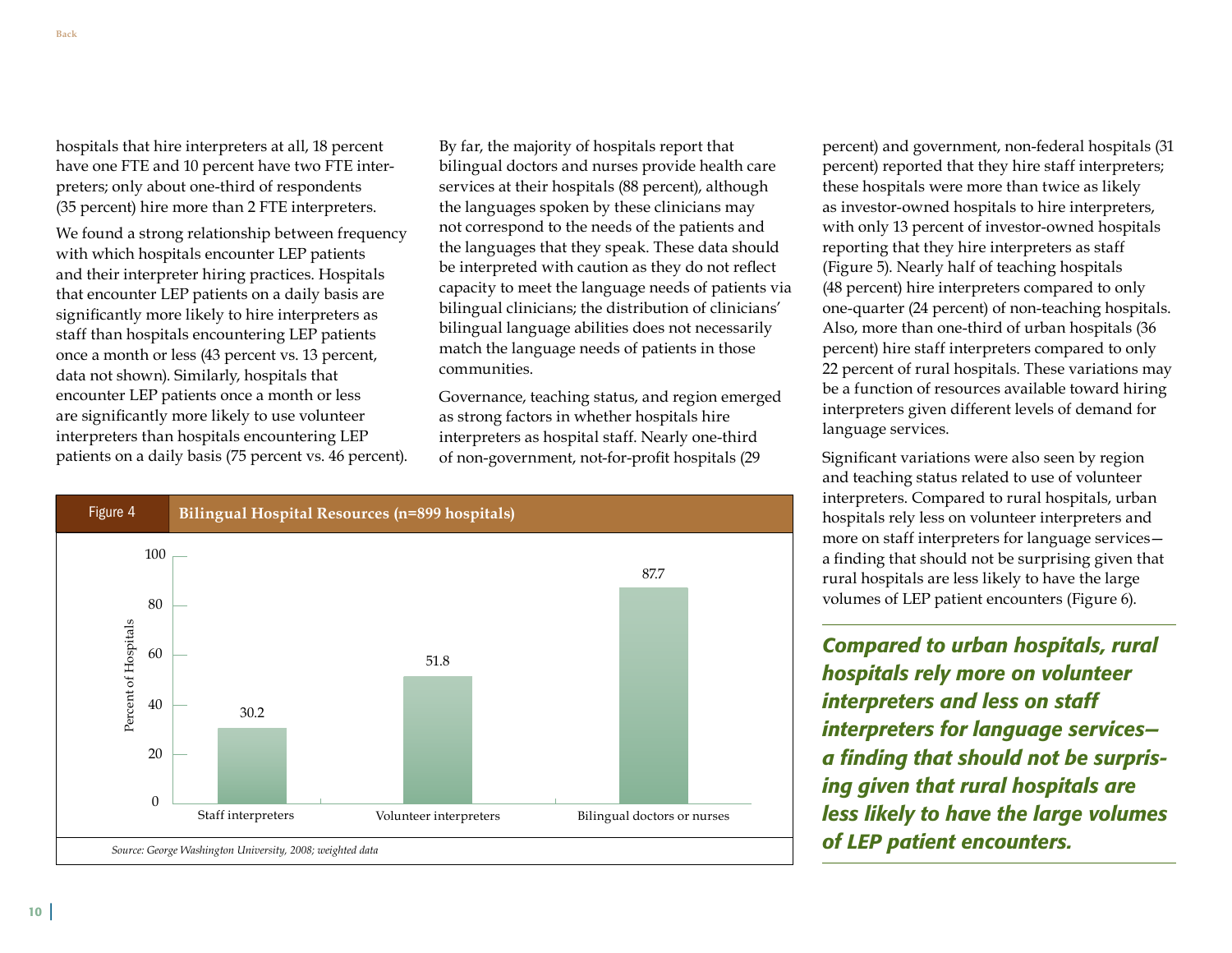



Teaching hospitals, which are also more likely to be in urban areas, also rely less on volunteer interpreters than non-teaching hospitals, and are significantly more likely than non-teaching hospitals to hire staff interpreters. Interestingly, there were no significant differences in the use of volunteer interpreters for hospitals with different ownership, with about half of hospitals using volunteer interpreters, regardless of governance.

### **Qualifications of Staff and Volunteer Interpreters**

The survey included several questions about the types of qualifications required of staff and volunteer interpreters, such as training and experience as an interpreter. Across the board, requirements or qualifications are less rigorous for volunteer interpreters than staff interpreters. While nearly 80 percent of hospitals require an assessment for hired interpreters, fewer than half of hospitals (47 percent) with volunteer interpreters require language assessments (Figure 7). Even fewer require volunteer interpreters to have experience or training; only about one in four hospitals require volunteer interpreters to have experience (29 percent) or require volunteer interpreters to have evidence of having gone through interpreter training or an educational course about medical interpreting (20 percent).

#### **Providing Language Services through Bilingual Doctors and Nurses**

We asked hospitals several questions related to the bilingual ability of their clinicians and staff, as well as incentives associated with the use of their language skills. For some of the questions, we were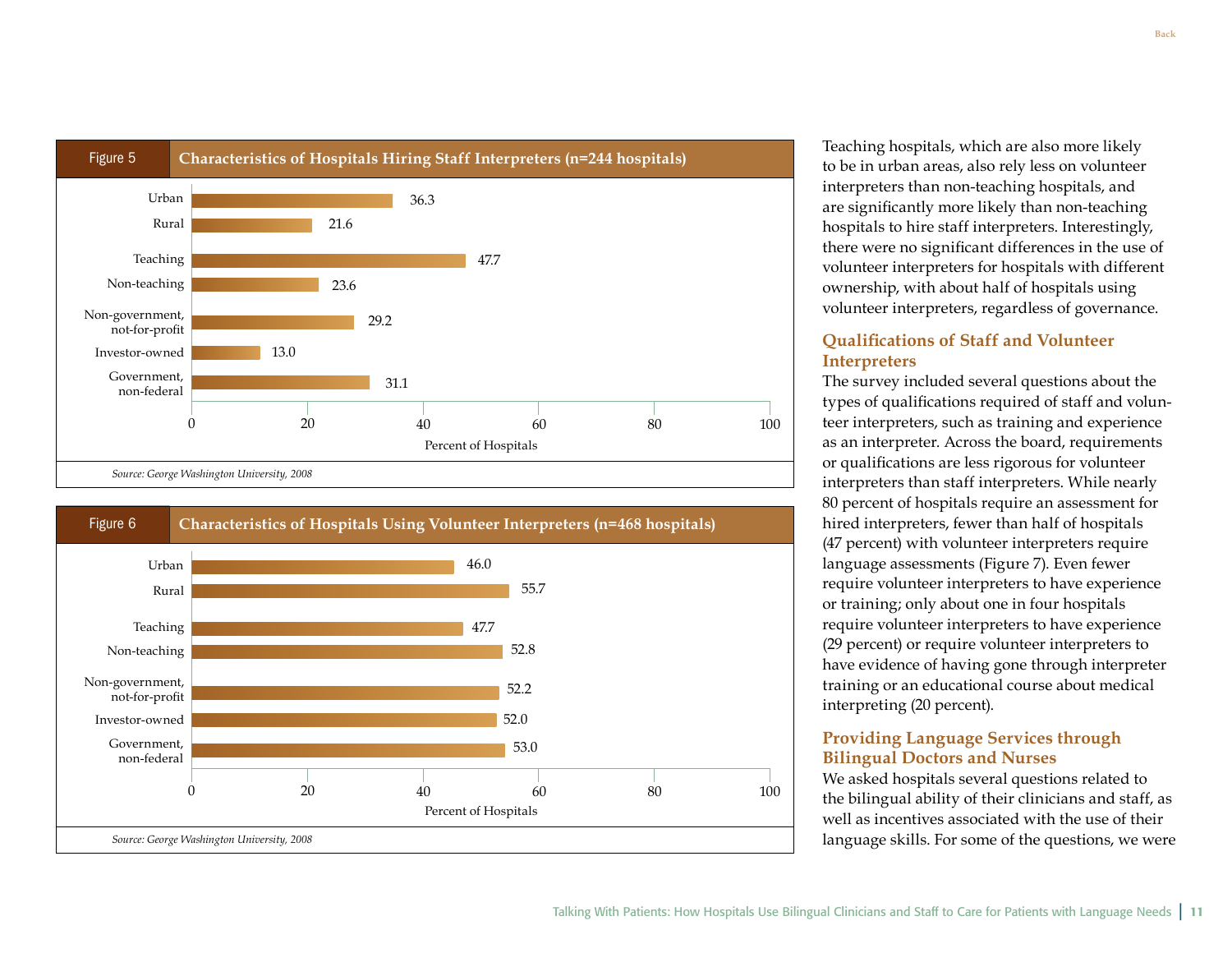



particularly interested in policies and practices related to clinicians who interact with LEP patients in medical encounters.

Survey responses indicate that most hospitals (88 percent) have at least some bilingual doctors or nurses working at the hospital (Figure 4). Nearly all teaching hospitals, investor-owned hospitals, and urban hospitals reported having bilingual doctors or nurses at their hospital (97 percent, 93 percent, and 98 percent, respectively), significantly more than non-teaching hospitals, not-for-profit or government hospitals, and rural hospitals (Figure 8). However, these data do not address capacity to meet patients' language needs via bilingual clinicians. These data reflect general bilingual abilities among doctors or nurses at hospitals without addressing whether the language abilities of clinicians matches patients' language services needs.

Our survey did not elicit information about the numbers of bilingual clinicians who practice at the hospital site. We assumed that hospitals are interested in bringing bilingual clinicians onto clinical staffs to interact with patients who speak languages other than English; for this reason, we were particularly interested in learning about challenges with recruiting bilingual doctors and nurses. Only 16 percent of respondent hospitals reported difficulty recruiting bilingual doctors and nurses (data not shown). These findings were consistent across markets and teaching status. Surprisingly, rural hospitals were not that different from urban hospitals in reporting difficulty recruiting. Similarly, there were few differences between teaching hospitals and non-teaching hospitals with regard to recruiting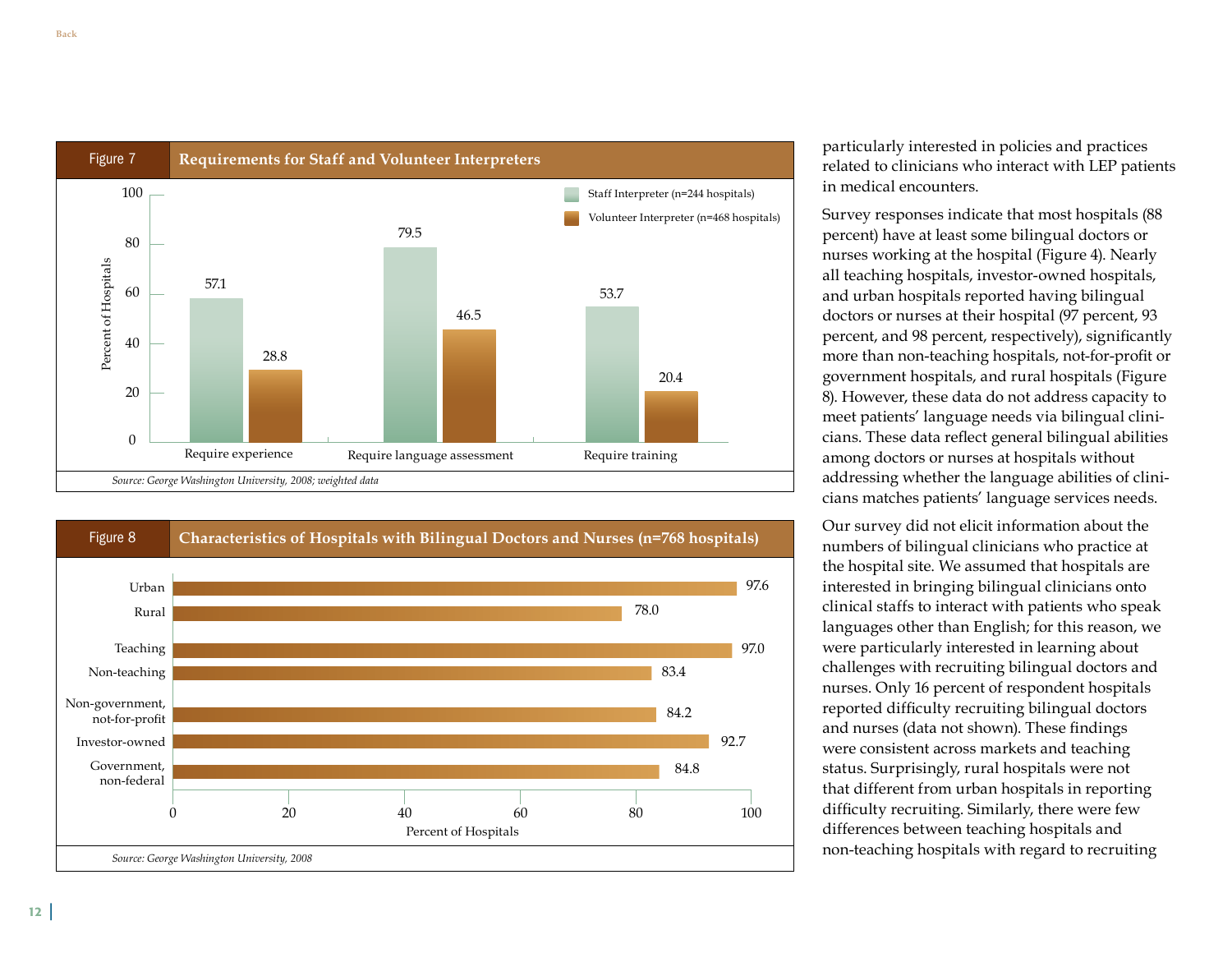bilingual doctors and nurses. Approximately 15 percent of rural and urban hospitals (17 and 14 percent, respectively) reported difficulty recruiting bilingual doctors and nurses, and approximately 16 percent of teaching and non-teaching hospitals (17 and 16 percent, respectively) reported difficulty recruiting bilingual doctors and nurses.

#### **Assessments of Language Fluency**

Assessments of language fluency for bilingual doctors and nurses are important in order to verify that they are able to accurately communicate with patients in another language. Doctors and nurses who self-identify as bilingual may have varying skill levels and may unknowingly jeopardize patient safety if their fluency is not assessed.<sup>42, 43</sup>

Hospitals that reported having bilingual doctors or nurses were asked a series of questions about assessment of language fluency for doctors and nurses. Only 18 percent of hospitals with bilingual doctors or nurses offer any assessment of fluency; of the 120 hospitals that offer an assessment, only half require the assessment for bilingual doctors and nurses (Figure 9). Most respondents did not know how many of their bilingual doctors or nurses had been assessed for language proficiency. Fifty hospitals were able to provide an estimate of the number of doctors or nurses who had been assessed—a number that ranged from having no doctors or nurses assessed, to hospitals having over 100 doctors or nurses assessed for language proficiency. The survey did not address the adequacy of the assessment; in some cases, the assessment would likely fall short of a comprehensive review of bilingual ability or fluency.



# Implementing New Technologies: The Role of Leadership

Alameda County Medical Center is a not-for-profit community health system including three hospitals and three freestanding clinics spanning more than a 40-mile area in the East Bay region of the Bay Area. Twenty-one percent of the population in Alameda County is Hispanic,<sup>40</sup> and 41 percent of the population over the age of 5 speaks a language other than English at home. 41 Alameda County Medical Center employs almost 30 full-time interpreters. In order to increase efficiency in the use of these interpreters yet maintain an emphasis on customer service, hospital leadership negotiated a partnership with San Francisco General Hospital to use remote video interpretation.

The use of remote video interpretation was initially met with some resistance by both physicians and interpreters at Alameda County Medical Center. Physicians were accustomed to requesting their favorite interpreter and having him or her physically present. They were also accustomed to waiting for the interpreter, who was often finishing up an encounter with another patient somewhere else in the system or traveling some distance to the physician's location. With the availability of video interpretation, the push of a button results in an interpreter appearing on a screen in a matter of seconds. The addition

of video interpreting has increased the efficiency of interpreters, with elimination of travel time between encounters. According to Medical Center representatives, resistance from physicians has largely disappeared with the accessibility and efficiency of the new system.

The move to use video interpreting to enhance existing language services could not have occurred without a strong system administrator at the helm. Alameda County Medical Center has long been known for its commitment to interpreter services as a component of patient safety; that commitment was in evidence by the administration maintaining its interpreter staff despite deep budget cuts hospitalwide and now integrating the operational costs of video interpretation after external grant funding for the equipment and initial implementation has ended. From a business perspective, video interpretation provides a key strategic advantage when marketing services to the community around Alameda County Medical Center – being able to attract a diverse population is an important growth strategy. Partnering with San Francisco General Hospital and using cutting edge technology has enabled Alameda County Medical Center to make the best use of its language services resources.

*Source: George Washington University, 2008*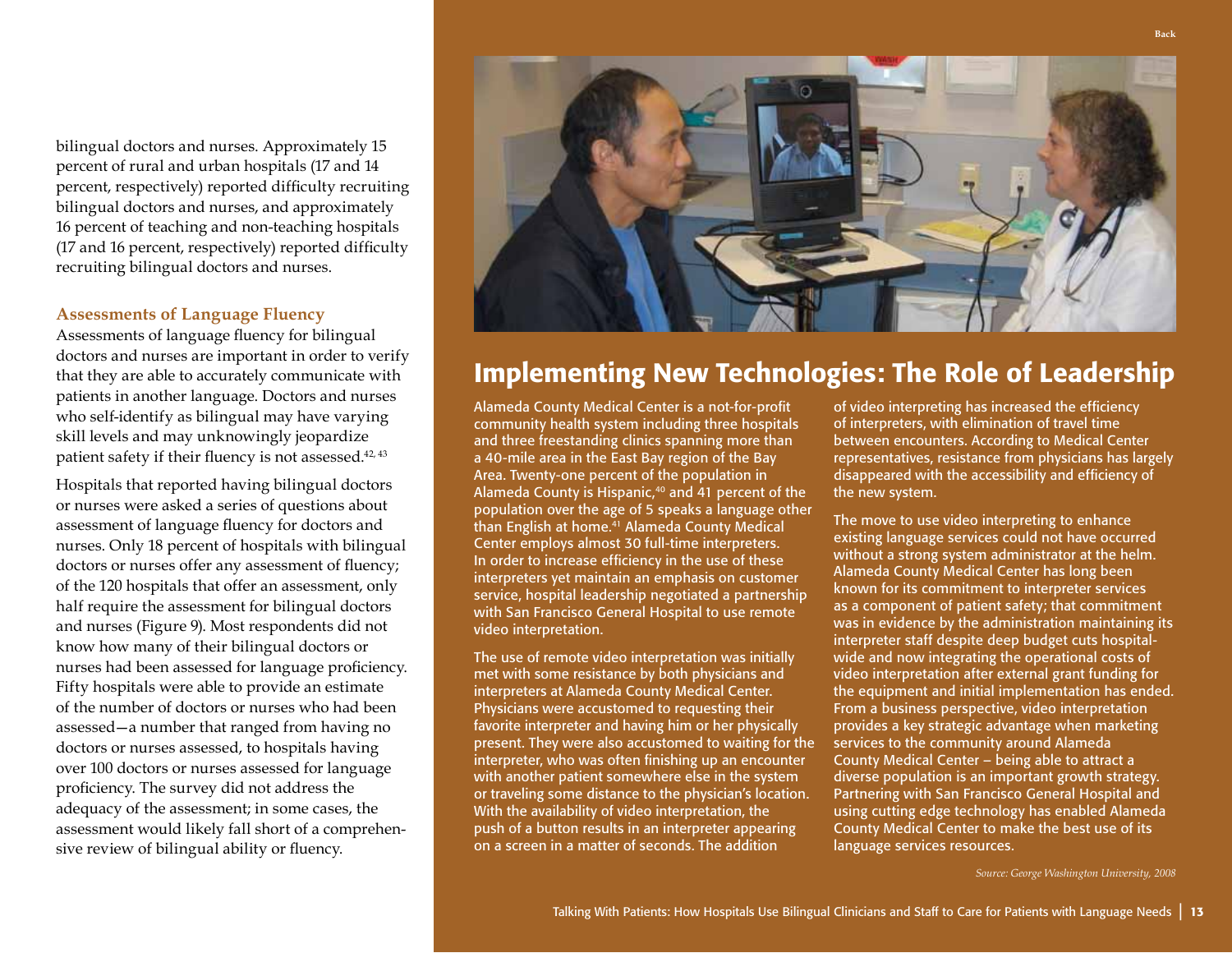# Providing High-Quality Language Services in a Rural Community

Ukiah Valley Medical Center is a nonprofit, 78-bed community hospital located in Mendocino County, California. Located in a rural area, nearly 20 percent of the population of 86,000 is Hispanic. 44 Nearly 20 percent of residents over age 5 speak a language other than English at home. 45

Ukiah Valley Medical Center recently began to develop a list of staff that have been assessed for language fluency and are able to provide interpretation assistance. Verbal assessments are performed by phone through the hospital's vendor for telephone interpretation. Each director in the hospital may recommend staff members from their department to be assessed. If staff members take the 30-minute assessment, they receive a one time \$50 stipend if they pass the assessment at either a non-medical or medical level. Those at the non-medical level are able to interpret in non-medical interactions and to assist a physician in situations without medical terminology.

The hospital hopes to have at least two employees in each department assessed; these employees will be able to be called on to interpret within their own clinical or administrative area. Until this goal is reached, staff members who are available and willing can interpret in another area of the hospital. According to hospital representatives, these staff members stepped up to the task because of their strong desire to help patients.

The list of assessed bilingual staff members is posted on the intranet where most hospital staff have access. Bilingual staff members who have not been assessed are asked not to interpret. All hospital employees have been trained to access interpreter services by phone when an in-house interpreter is unavailable. Currently, the hospital does not provide training for assessed staff members that focuses on interpretation skills and protocol but hopes to add it at some point in the future. Ukiah's model is an example of how a hospital can maximize use of staff language skills to provide language services for a rural community.

#### Figure 9 **Language Assessments for Bilingual Doctors and Nurses**



**Percent of Hospitals Offering Language Assessments for Bilingual Doctors and Nurses (n=793 hospitals)**

Hospitals stated several reasons why they did not offer language assessments for bilingual doctors and nurses. The most common reason, reported by 46 percent of hospitals, is simply that it is not a priority for the hospital (Figure 10). Over a third of the hospitals said they do not provide an assessment because they have not identified a good tool to use. Just over one quarter said the assessment costs too much; this percentage rises to over one third for rural hospitals. Other reasons hospitals do not offer an assessment are because doctors or nurses do not see a need for one or because they are too busy.

Hospitals in rural regions and non-teaching hospitals may require additional support and assistance

in order to prioritize and implement language assessments for bilingual doctors and nurses. Rural and non-teaching hospitals were more likely than urban and teaching hospitals to cite cost of assessment as a barrier to offering language assessments to bilingual doctors and nurses, and were also more likely to indicate that assessments were not a priority for their hospital.

#### **Incentives for Bilingual Ability**

The survey asked whether hospitals offer incentives or compensation for bilingual ability on the part of clinicians and staff in the hospital. Fifteen percent of respondents indicate that they offer incentives for bilingual ability (Figure 11); these 123 hospitals offer a range of incentives and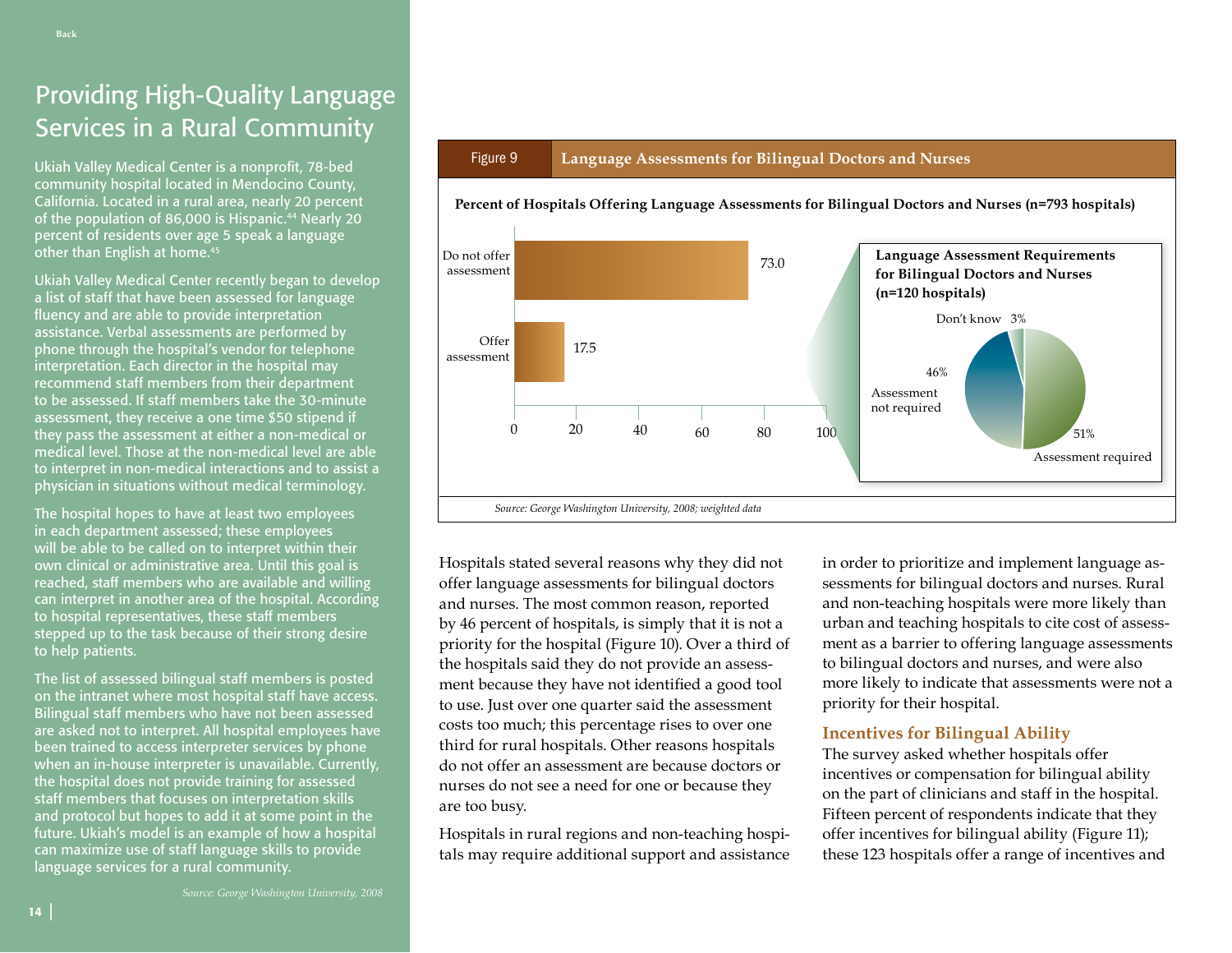

strategies for using bilingual staff and clinicians to care for LEP patients.

We were particularly interested in the types of incentives hospitals offer and the amount that actually accrues to the employee. Interestingly, most financial incentives were very low additions to an hourly rate or involved adding a relatively small percentage of salary for bilingual skills. Most hospitals used the same incentive, regardless of the position of the employee; only a handful of hospitals reported varying the incentive for different staff or clinicians. For about threequarters of the 123 hospitals offering incentives, incentives take the form of an add-on to base pay (data not shown). The range of incentive was



# Patient Safety as an Incentive for Assessment and Training

Lincoln Medical and Mental Health Center is a 347 bed, municipal teaching hospital in Bronx County, New York. The Bronx borough of New York City has a population of nearly 1.4 million, over half of whom are Hispanic;<sup>46</sup> 56 percent of the population 5 years and over speak a language other than English at home. 47

In 2006 the hospital instituted a campaign to emphasize the use of employees validated as proficient in language(s) other than English. New employee orientation now includes a video demonstrating patient safety implications of using employees for language services, as well as an emphasis on the hospital's requirement that all hospital employees that communicate with patients in another language must first be assessed and validated as proficient. The assessment is also promoted in a newsletter that employees receive with every paycheck. To date, 327 hospital employees have been assessed for language proficiency.

Some of these 327 employees have gone through a rigorous training program to prepare them to serve as interpreters, and have spent one full day a week for six weeks being trained in interpreter methodologies and protocols. Most of the employees who have been trained are nurses, social workers, patient care associates, client navigators and patient representatives. As of May 2009, 52 employees had been trained and are deemed qualified to serve as Medical Interpreters. These employees interpret within their respective assigned units, but occasionally are pulled to help in another area of the hospital.

While no financial incentive is offered for assessment, training, or serving as an interpreter, employees have been encouraged to participate in the program because they believe it enhances patient care services and patient safety. Hospital leadership emphasizes language services at leadership meetings and the need for improved language services. The support by leadership on access to quality language services has resulted in a highly successful language assessment and interpreter training program for bilingual employees.

*Source: George Washington University, 2008*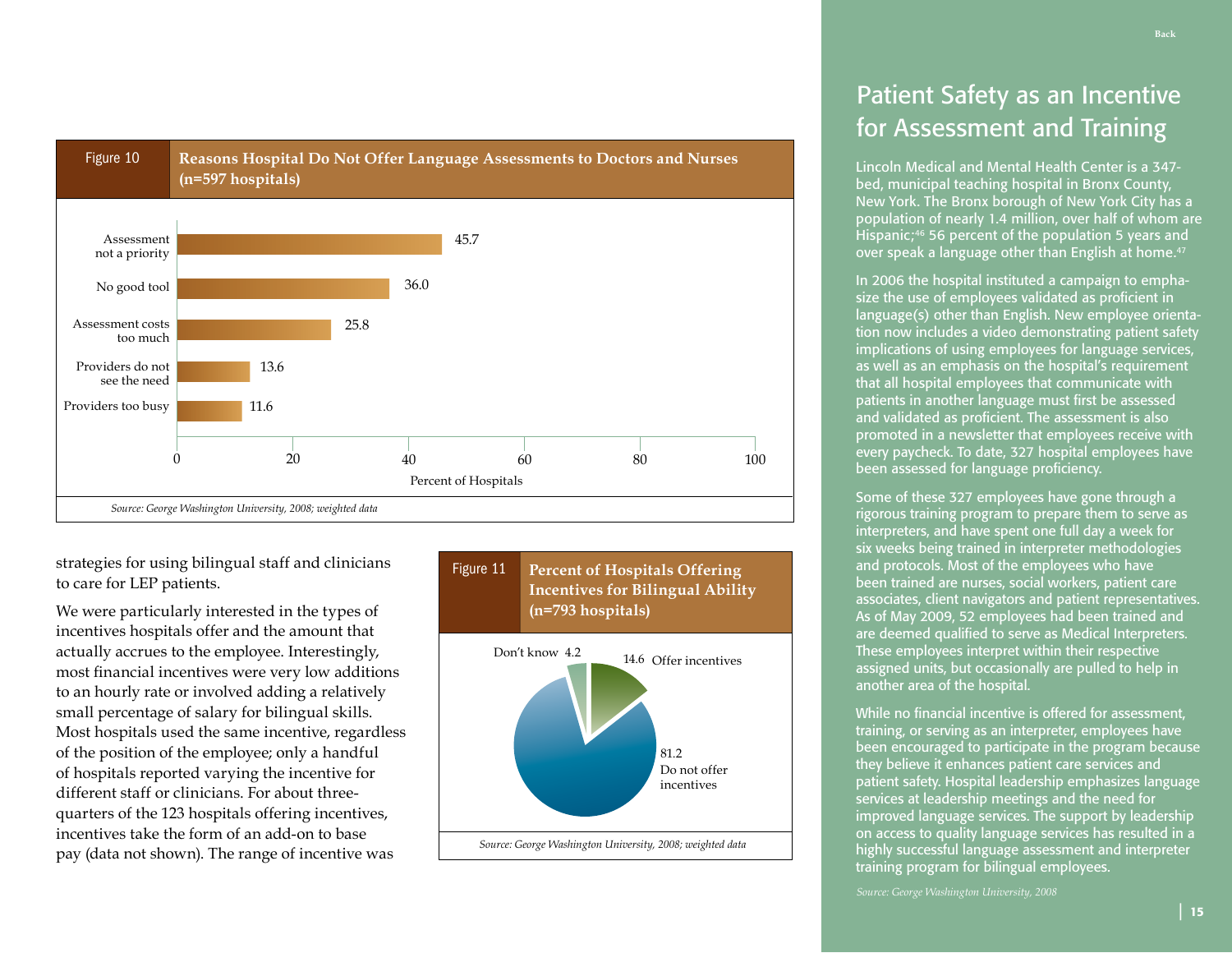very large, ranging from less than or equal to one dollar per hour, to over 20 dollars an hour. Fifteen percent of hospitals with incentives provide a onetime payment for bilingual skills, ranging from 25 to 500 dollars.

A number of hospitals use reward programs or recognition as an incentive for bilingual skills; onethird of hospitals offering incentives (32 percent) provide recognition from senior management, such as a certificate, special breakfast or award. Examples of rewards include meal tickets, employee advancement, bonuses, paid language classes, pins, certificates and performance reviews reflecting a contribution to the organization. Very few (2 percent) offered additional leave or comp time.

Some hospitals compensate clinicians and staff for the interpreter service itself. One-third of the hospitals offering incentives (30 percent) give some form of compensation for delivery of interpreter services, where clinicians or staff serve as the interpreter during an encounter between a clinician and patient. Forty-two hospitals indicated that they provide this type of compensation, which typically takes the form of a payment per encounter or payment for a block of time interpreting. Payments per encounter range from a low of 1 dollar to a high of 30 dollars. This compensation is in addition to the employee's regular compensation.

#### **Language Services Policies**

Even though the majority of hospitals have bilingual clinicians, few have developed policies related to using this language resource in providing language services to patients. In order *Fifteen percent of hospitals offer a range of incentives and strategies to encourage using bilingual staff and clinicians to care for LEP patients.*

to assess the extent to which hospitals have policies regarding language services, we asked human resource directors two questions regarding policies: a) does your hospital have formal policies about using minors or children, friends or family, or non-trained staff as interpreters, and, b) does your hospital have policies about bilingual doctors and nurses serving as interpreters? Less than half of respondents (40 percent) reported having formal policies regarding the use of minors, friends or family, or non-trained staff as interpreters, and markedly more teaching (55 percent vs. 35 percent for non-teaching) and urban hospitals have formal policies in this area (53 percent vs. 28 percent rural, data not shown). Even fewer hospitals have *any* policies addressing bilingual clinicians as interpreters—only 28 percent of hospitals have policies related to the use of bilingual doctors and nurses serving as interpreters. Of these 211 hospitals, 40 percent indicate these policies address training on how to interpret, half (49 percent) indicate these policies address assessment of language fluency, and 38 percent report these policies address relief of a clinician's other responsibilities in order to interpret.

# Incentives & Assessments: The Role of Collaboration

Sutter Medical Center is a not-for-profit, community hospital located in downtown Sacramento. Its campus includes two acute care hospitals, a psychiatric facility and a convalescent facility. One quarter of the population in the city of Sacramento is Hispanic,<sup>48</sup> and 35 percent of those 5 years and over in Sacramento speak a language other than English at home. 49

As a strategy to meet the needs of a growing population with language needs, interpreter services worked with nursing to create a process for using bilingual staff certified for language fluency to provide interpretation. A 40-minute assessment is given over the phone by Language Line University, with two possible levels of certification—medical or basic. Those at the medical level are assessed in English on medical terminology as well, and can interpret for consents for medical procedures, while those at the basic level can assist with registration, gathering insurance-related information, and help in interactions without critical medical terminology.

Interpreter services also worked with human resources to develop a pay incentive. Medically certified bilingual staff members are paid \$2 extra per hour for each patient they care for in a different language, whether interpreting for someone else or providing direct patient care in a language other than English. When bilingual staff members are called to interpret, they must submit a log sheet to the Interpreter Services Coordinator showing how many times they interpreted each day per patient, helping the coordinator to manage the incentive as well as to collect data. As of October 2008, 115 staff members passed the assessment and all but a few were certified at the medical level.

As a result of the initial success, these policies have been adopted system-wide at Sutter Health. The success of this strategy was largely dependent on language services working with nurses at every step, understanding their concerns about demands on bilingual nurses' time acting as interpreters given their nursing responsibilities, and providing additional compensation for direct care in another language.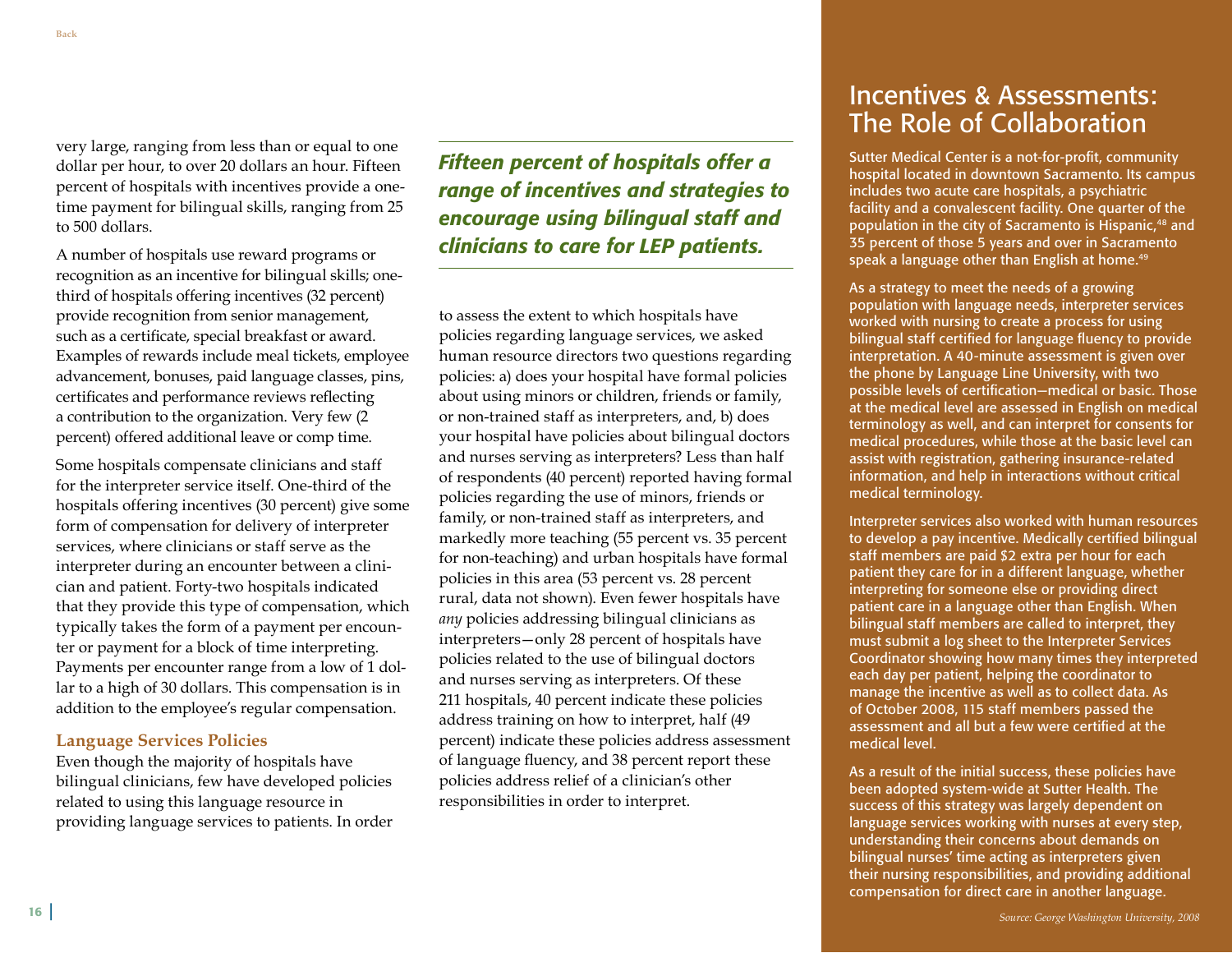# <span id="page-18-0"></span>IV. Findings from the Survey: A Closer Look at the California Experience

#### We oversampled California hospitals in order

to allow for robust analyses and a focus on California responses. A total of 159 California hospitals participated in the survey. The California sample closely resembles the distribution of the California hospital industry in terms of ownership and teaching status and, like the national sample, over-represents rural hospitals (Table 2). The California analysis was adjusted by market to reflect the make-up of the hospital industry in California.

California hospitals were surveyed on the same set of questions as were hospitals nationwide. Compared to the national sample of hospitals, California hospitals are more likely than hospitals nationwide to (Figure 12):

- encounter LEP patients
- offer training related to accessing language services
- require specific qualifications of staff and volunteer interpreters
- have bilingual staff and clinicians within the hospital setting
- offer a language assessment for bilingual clinicians to gauge their language skills
- offer bilingual staff and clinicians incentives for secondary language skills
- have hospital policies related to language services, specifically around using untrained interpreters and using bilingual clinicians as interpreters

| Table 2                                         | <b>Characteristics of California Survey Respondents Compared to CA Hospitals</b> |                           |                      |  |  |  |  |
|-------------------------------------------------|----------------------------------------------------------------------------------|---------------------------|----------------------|--|--|--|--|
|                                                 |                                                                                  | CA Survey Respondents (%) | $CA$ Hospitals $(\%$ |  |  |  |  |
| <b>Hospital Ownership Status</b>                |                                                                                  |                           |                      |  |  |  |  |
| Non-government, not-for-profit                  |                                                                                  | 59.1                      | 57.8                 |  |  |  |  |
| Investor-owned, for-profit                      |                                                                                  | 25.2                      | 22.5                 |  |  |  |  |
| Government, non-federal (city, county or state) |                                                                                  | 15.1                      | 19.7                 |  |  |  |  |
| <b>Teaching Status</b>                          |                                                                                  |                           |                      |  |  |  |  |
|                                                 | Non-teaching (community)                                                         | 83.7                      | 73.2                 |  |  |  |  |
| Teaching                                        |                                                                                  | 16.4                      | 26.8                 |  |  |  |  |
| <b>Total Staffed Beds</b>                       |                                                                                  |                           |                      |  |  |  |  |
| $20$                                            |                                                                                  | 1.9                       | 2.3                  |  |  |  |  |
| 20-99                                           |                                                                                  | 23.9                      | 25.9                 |  |  |  |  |
| 100-249                                         |                                                                                  | 35.9                      | 39.0                 |  |  |  |  |
| $\geq$ 250                                      |                                                                                  | 30.8                      | 32.8                 |  |  |  |  |
| <b>Hospital Market</b>                          |                                                                                  |                           |                      |  |  |  |  |
| Urban*                                          |                                                                                  | 71.1                      | 90.3                 |  |  |  |  |
| Rural                                           |                                                                                  | 28.9                      | 9.7                  |  |  |  |  |

*Source: George Washington University, 2008; U.S. Hospital data from AHA Annual Survey of Hospitals, FY2007 \*Respondents that indicated their hospital is in a "suburban" market are categorized with "urban" for the purposes of this report*

### **Caring for LEP Patients**

California hospitals are more likely to have patients with LEP and encounter them more frequently than the country as a whole. Around 95 percent of the California hospitals reported having patients with LEP, compared to 74 percent of the national sample. In addition, 82 percent of California hospitals reported they encounter patients with LEP on a daily basis, compared to 59 percent of the national sample.

### **Training on Accessing Language Services**

California hospitals are more likely to offer training on accessing language services than the national sample of hospitals (91 percent compared to 83 percent). However, they are less likely to require this training for doctors; one-third of the California hospitals reported requiring training for doctors, compared to one half of hospitals in the national sample. Notably, all California hospitals that offer training on accessing language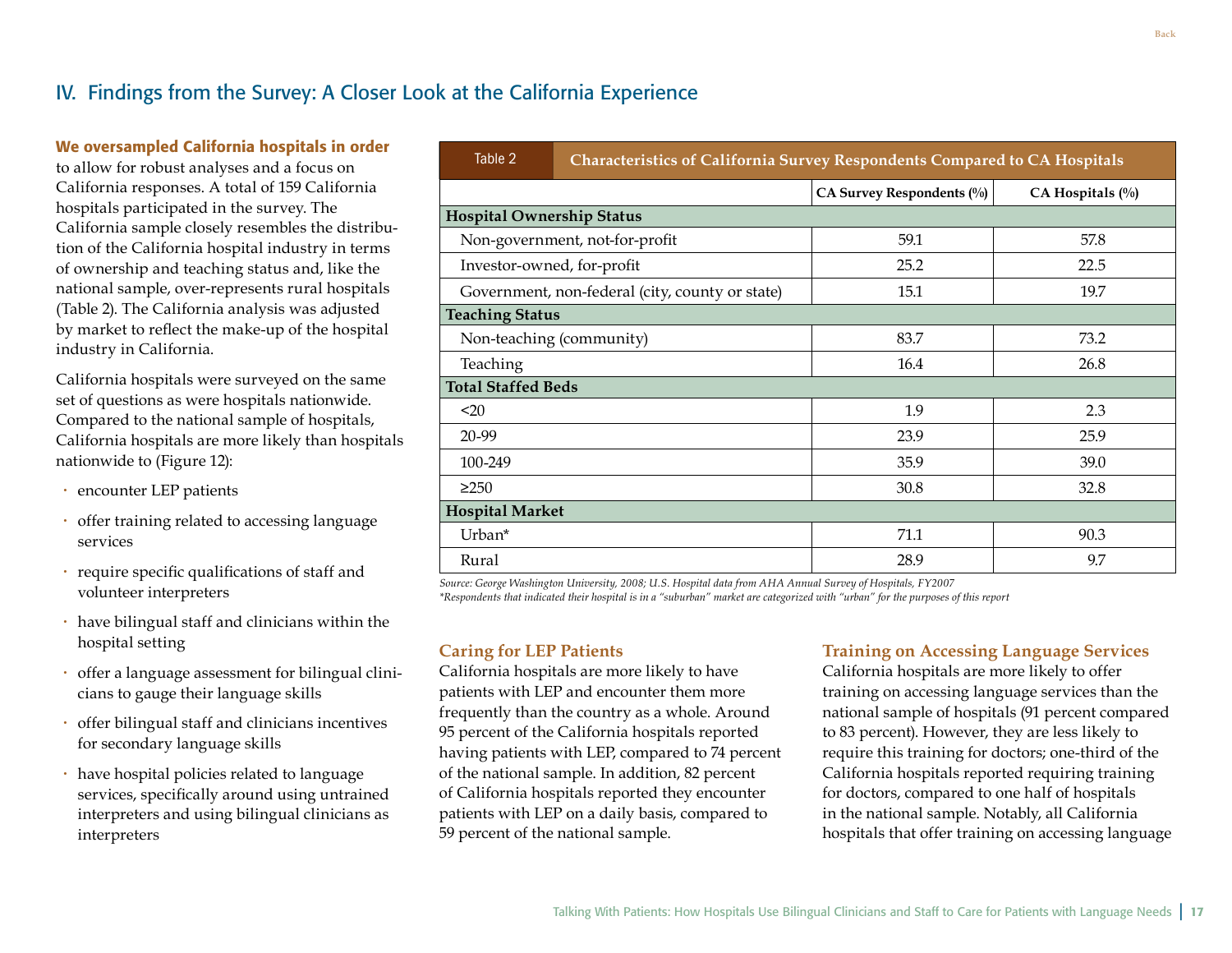

services require it for nurses and nearly all (99 percent) require it for their registration staff.

#### **Staff and Volunteer Interpreters**

Like the national sample, California hospitals are more likely to use volunteer interpreters than staff interpreters. One-third of California hospitals (36 percent) reported hiring staff interpreters and 43 percent reported using volunteer interpreters. For California hospitals that hire staff interpreters, 14 percent have one FTE interpreter and 14 percent have two. One in five California hospitals (22 percent) reported more than 5 FTE interpreters.

Overall, California hospitals had more requirements related to training and experience for interpreters than hospitals in the national sample. Most California hospitals (94 percent) require a language assessment for staff interpreters and two-thirds (67 percent) require training. A little over half of California hospitals require experience for staff interpreters (52 percent). There were fewer requirements for volunteer than for staff interpreters in California hospitals, with 59 percent requiring an assessment, 33 percent requiring training and 27 percent requiring prior experience for volunteers.

#### **Bilingual Clinicians**

Nearly all hospitals in California reported having bilingual doctors and nurses. California hospitals are similar to the national sample in their difficulty recruiting bilingual doctors and nurses. Only 13 percent of California hospitals said they have difficulty recruiting bilingual doctors and nurses. Nearly two-thirds of the California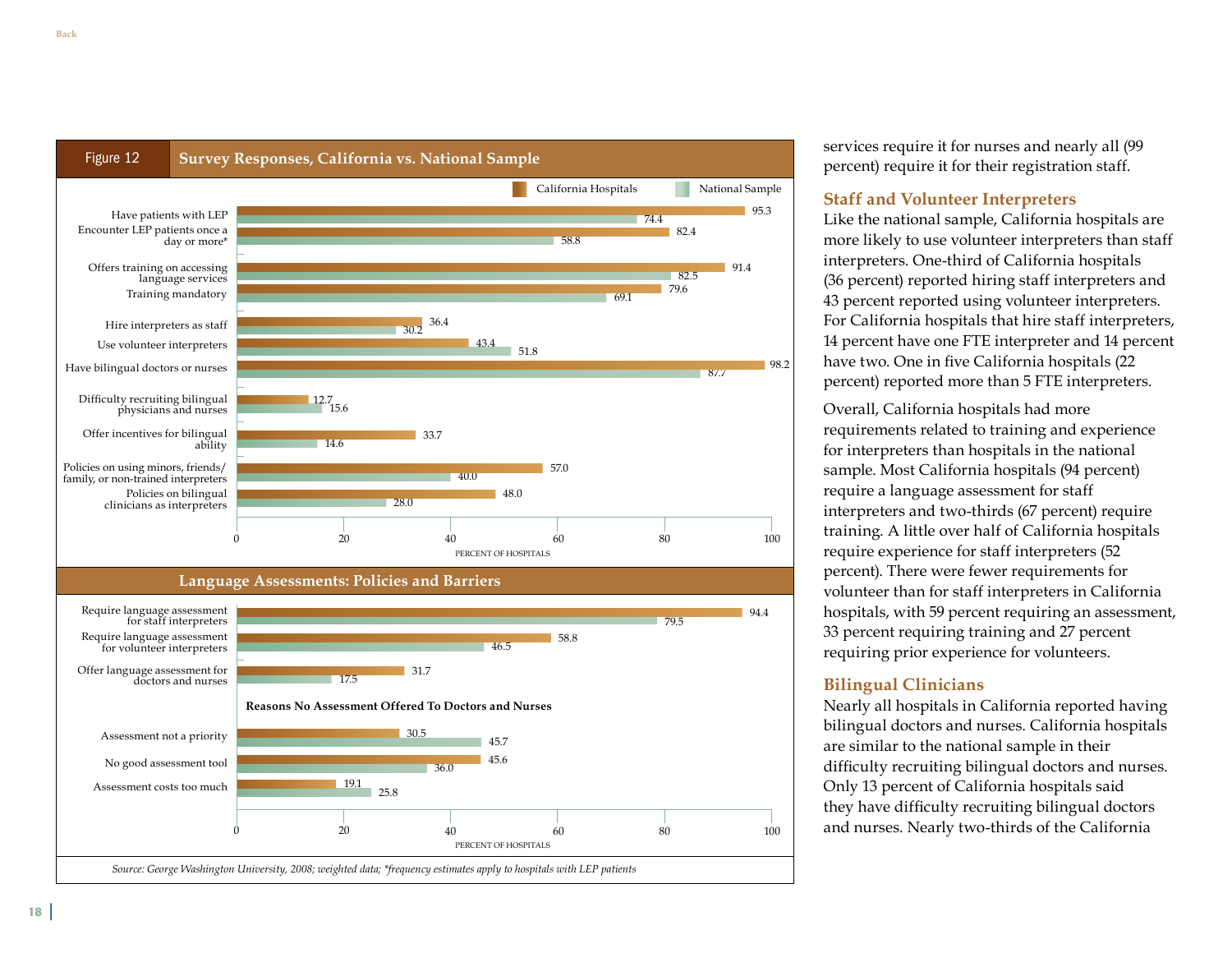*As the hospital industry moves towards providing linguistically appropriate care for all patients, California hospitals have the opportunity to lead the way in improving the care provided for diverse populations.*

hospitals (63 percent) that reported they had difficulty recruiting bilingual doctors and nurses indicated that their location has a lot of impact on recruiting (reported 4 or 5 on a scale of 1 to 5).

#### **Assessments**

Nearly one-third (32 percent) of California hospitals offer an assessment of language fluency for their bilingual doctors and nurses, compared to 18 percent of hospitals in the national sample. More than half (56 percent) of California hospitals that offered an assessment required it for bilingual doctors and nurses.

California hospitals most frequently reported having no good tool for assessment as the reason (46 percent) for not offering an assessment. This differs from the national sample, which indicated a lack of priority for assessments not being offered. Still, 30 percent of California hospitals said that assessing bilingual skills was not a priority and therefore not conducted. One in five (19 percent) California hospitals say they do not offer an assessment because it costs too much; an additional 15 percent cite a lack of need among clinicians and staff, and another 12 percent say that clinicians are too busy.

#### **Incentives**

California hospitals with bilingual doctors and nurses were more than twice as likely to offer

incentives for bilingual ability than the national sample (34 percent and 15 percent, respectively). In two-thirds of the hospitals that provide such an incentive, it takes the form of an add-on to base pay for bilingual ability. Similar to the national sample, the range of the incentive was broad, from less than one dollar per hour to over 20 dollars an hour. A small number of California hospitals provide a one-time payment for bilingual skills ranging from 25 to 500 dollars.

#### **Language Services Policies**

California hospitals that participated in the survey had more language services policies than the national sample. For example, California hospitals were more likely to have formal policies about using minors or children, friends or family, or non-trained staff as interpreters (57 percent vs. 40 percent in the national sample). Also, California hospitals were more likely to report having policies addressing the use of bilingual clinicians as interpreters (48 percent vs. 28 percent in the national sample). As the hospital industry moves towards providing linguistically appropriate care for all patients, California hospitals have the opportunity to lead the way in improving the care provided for diverse populations.

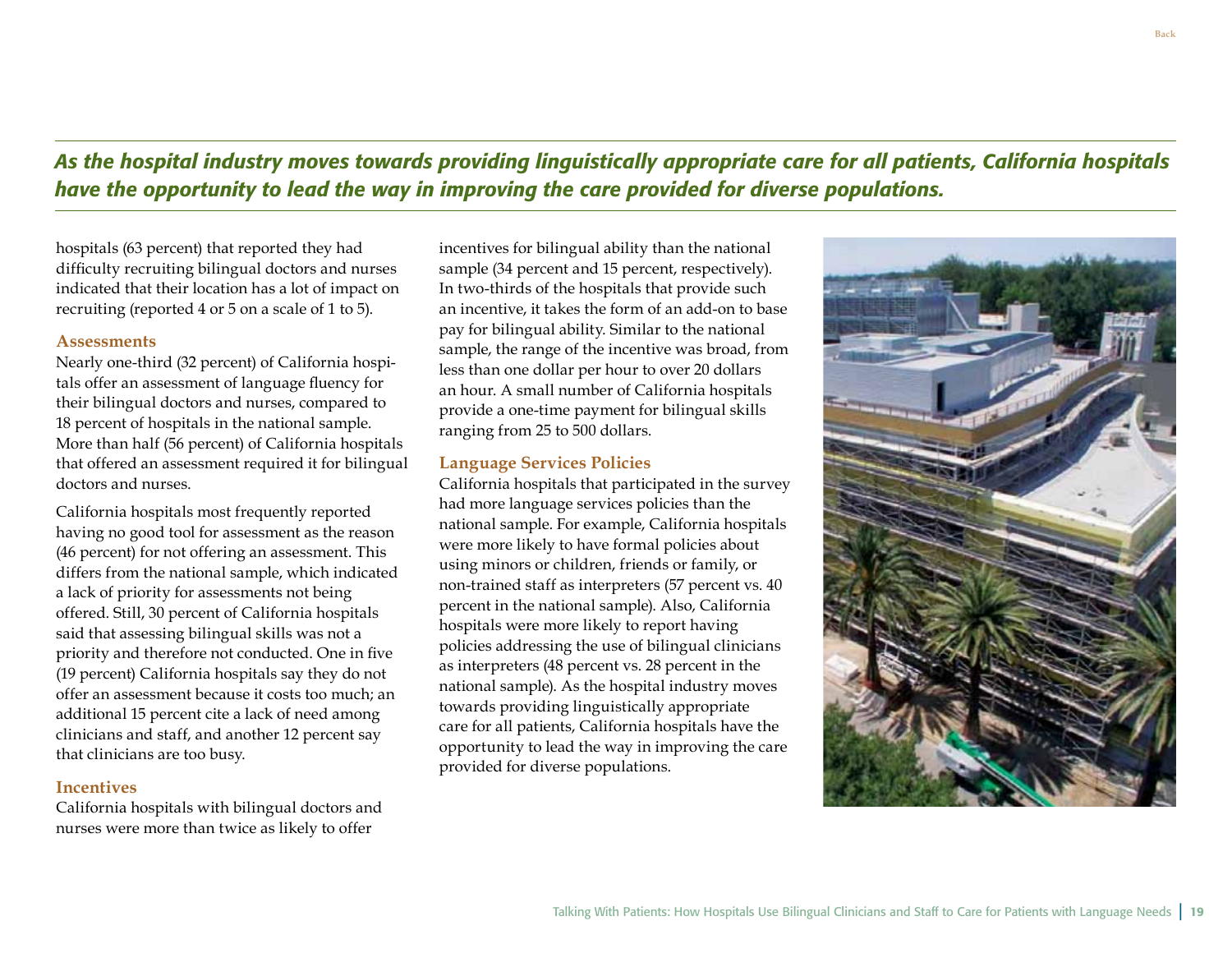# <span id="page-21-0"></span>V. Discussion

#### Our study reveals that many LEP patients

may be receiving care with the assistance of interpreters with unknown or questionable quality. Volunteers can provide high-quality and valuable resources for language services if they are appropriately trained and properly assessed for language fluency. However, our study shows that LEP patients receiving interpreter services from volunteer interpreters are likely to be served by interpreters whose qualifications or language proficiency have not been verified by the hospital. Hospitals generally apply less rigorous requirements for volunteer interpreters than staff interpreters with regards to assessment of language proficiency, with less than half of hospitals requiring volunteer interpreters to have their language assessed. This occurs even with volunteer interpreters often serving in the same capacity as staff interpreters.

Hospitals appear to use volunteer interpreters differently than other volunteers in the hospital and essentially deputize often untrained individuals to assume a critical place on the health care team. For example, volunteer interpreters are expected to provide essential information in critical communication with patients, such as taking a patient's medical history or providing discharge instructions. The implications for safety and quality are enormous under this scenario, and emphasize the importance of ensuring the language proficiency and competency of volunteer interpreters.

Similar concerns are raised with the use of noninterpreter staff for communicating with patients in languages other than English. Effectively using the resources available through bilingual clinicians and staff can be challenging for hospitals. Most hospitals have bilingual physicians and nurses but too few assess the language proficiency of these clinicians in languages other than English—creating a climate where errors and miscommunication can be commonplace.

Recruiting bilingual clinical staff also appears to be a low priority area for hospitals. Few hospitals reported difficulty with recruiting bilingual doctors and nurses, regardless of their market or their teaching status. Recruiting bilingual

clinical staff may not be a priority for hospitals around the country, who are struggling just to maintain staffing levels in the midst of nursing and physician shortages, especially in rural areas. As a result, our findings that recruiting bilingual clinicians is not difficult for most hospitals may reflect that most hospitals are not actively trying to recruit bilingual clinical staff.

Hospitals need better education about when and how to request interpreter services among physicians and residents in training. The need for better training is emphasized by The Joint Commission's recent *Hospitals, Language, and* 

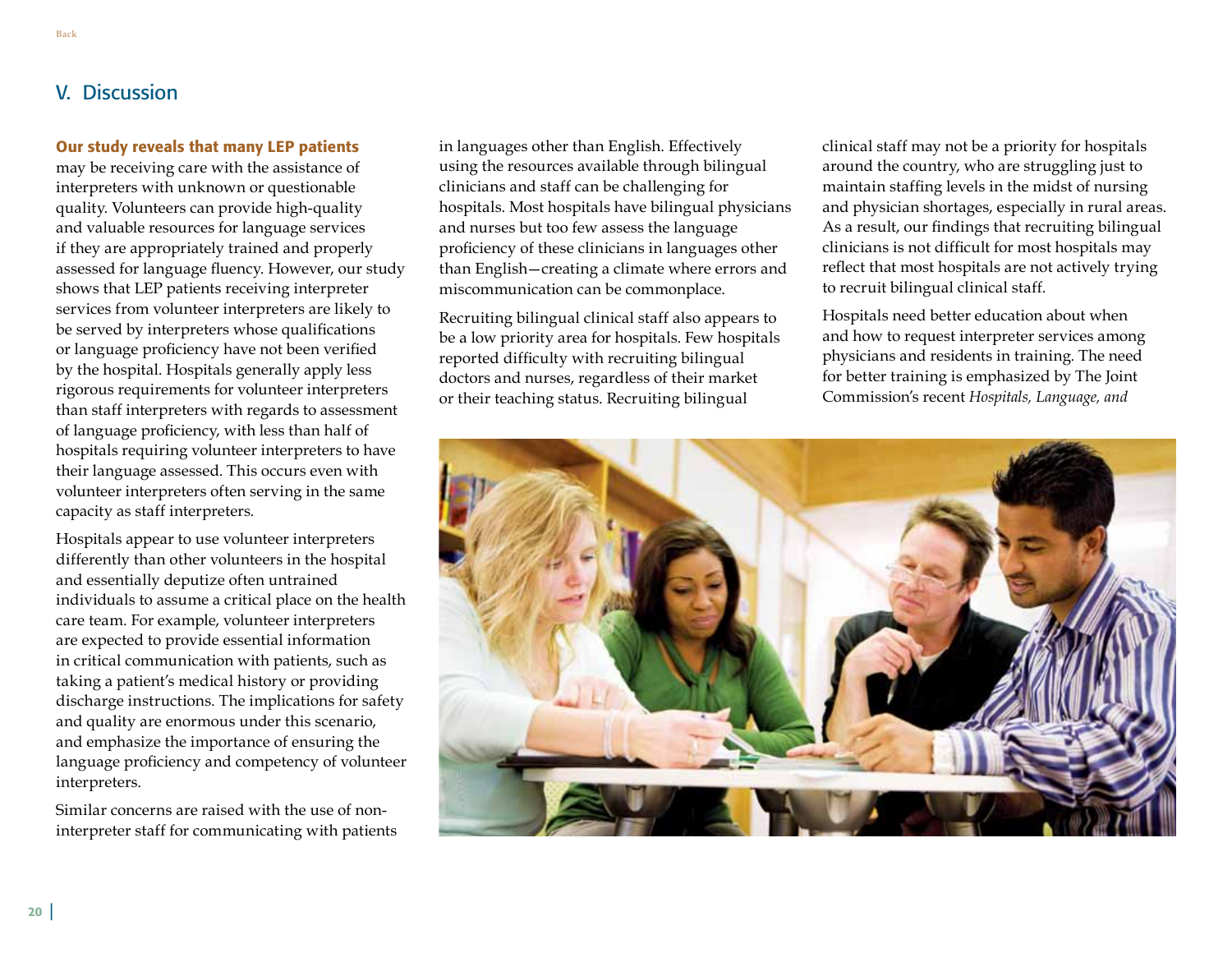*All states have much work to do to ensure that all their patients with language needs are effectively communicating with clinicians and staff, but California appears to be several steps ahead in this process.* 

*Culture study,* recommending that hospital staff undergo ongoing in-service training on how and when to access language services.<sup>50</sup> Also, NQF-endorsed practices<sup>51</sup> specifically recommend clinicians receive training on how to work effectively with language services. With so few hospitals requiring physicians or medical residents to take training on accessing language services, many clinical encounters with LEP patients may be conducted without the support of interpreter services. Hospitals are more likely to require language services training for registration staff and nurses, supporting anecdotal information that nurses are frequently the decision points for whether or not to request interpreter services in a clinical encounter. Given their role and the frequency with which they are trained in accessing language services, registration staff and nurses need to be advocates for LEP patients to access language services, both at the system and policymaking level, as well as at the individual patient encounter level.

Most hospitals do not have formal practices or policies that have been implemented around the assessment, use of, and incentives for bilingual ability. Little information is known about the use of incentives related to language ability and

we were surprised to learn that 123 hospitals have implemented incentive programs. These programs are complex to manage and track but some pioneers around the country assess the languages spoken by their physicians and nurses, and reinforce these skills with incentives. These hospitals can serve as examples as more hospitals develop strategies to using bilingual staff and clinicians to care for LEP patients. More information should be developed to determine what type and amount of incentives would be most effective in encouraging bilingual clinicians and staff to participate in training on medical interpreting, have their skills in secondary languages assessed, and serve in the capacity of dual-role interpreters to fill the resource needs of their hospitals.

The majority of hospitals in the country do not have formal policies regarding the use of family, friends, or minors to provide language assistance. CLAS Standards<sup>52</sup> and recently NOF-endorsed practices<sup>53</sup> recommend that minors, children, family members and friends are not used to provide interpreter services, except in life-threatening situations. California hospitals are ahead of the nation in terms of setting formal policies around language services and using bilingual clinicians

as interpreters. Nevertheless across the country (including California), more hospitals must take steps to ensure language services are available and appropriately delivered.

All states have much work to do to ensure that all their patients with language needs are effectively communicating with clinicians and staff, but California appears to be several steps ahead in this process relative to the nation. California hospitals are more likely to have organizational policies related to language services, have a diverse health care work force, have stringent requirements related to qualifications of interpreters and encourage appropriate use of language services through training and education. Many California hospitals are engaged in innovative strategies designed to improve the quality of language services, such as assessing language proficiency of bilingual clinicians and offering incentives for secondary language skills. Other states can learn from California's challenges and successes to use bilingual clinicians and staff to care for patients with language needs.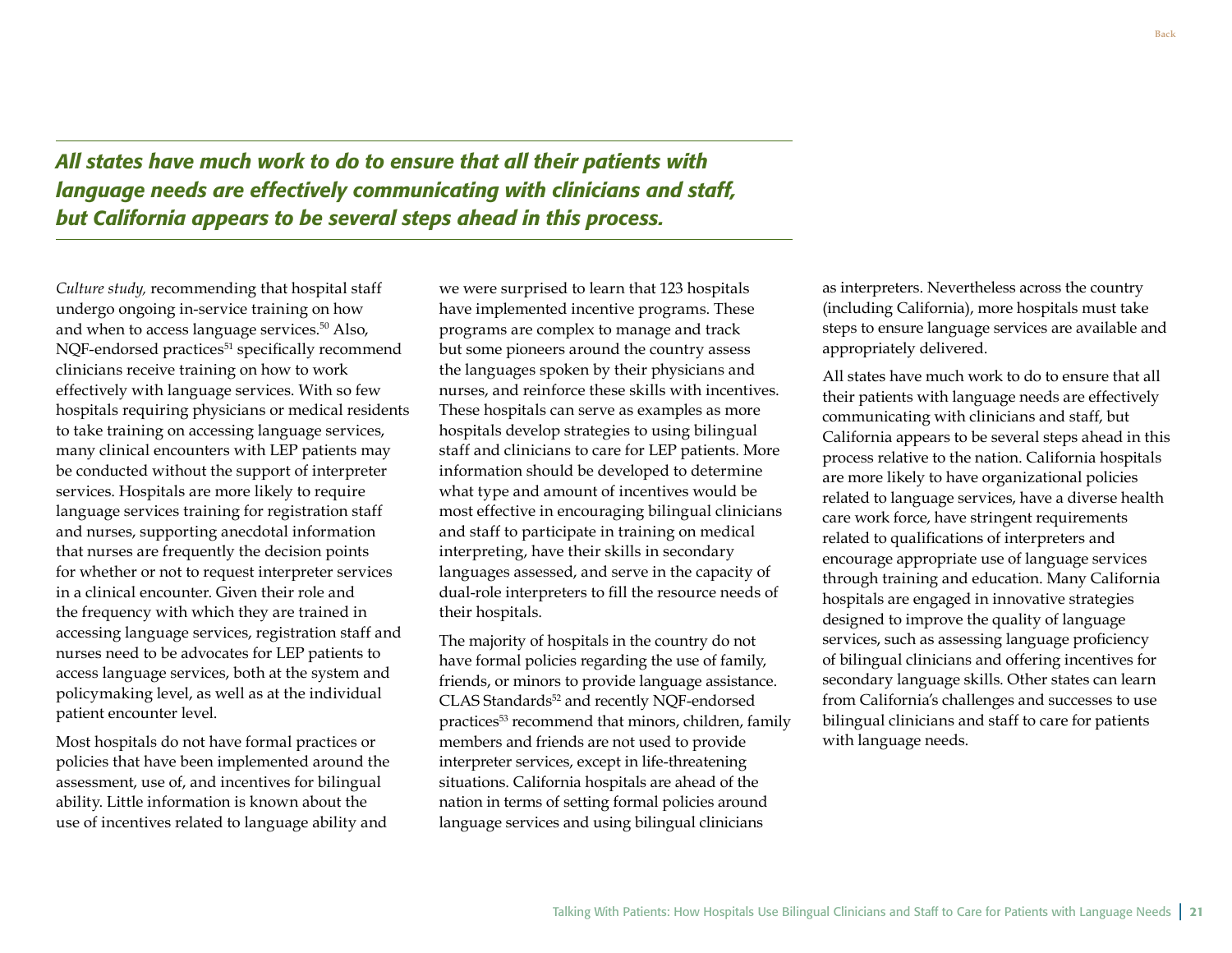# <span id="page-23-0"></span>VI. Recommendations

#### We recommend the following strategies

to strengthen hospital policies and programs designed to improve language services on behalf of patients with limited English proficiency:

- **Hospitals should develop explicit policies or plans related to the provision of language services for patients with LEP.** Delivery of high-quality language services includes many components, including training of staff to access language services, medical interpreter training and language assessments for interpreters, the use of language assessments and incentives for bilingual clinicians and staff, and policies around how different types of interpreters or individuals may or may not provide language services given clinical circumstances and variations in qualifications. Careful consideration of policies related to these components will help hospitals in their preparations to meet the linguistic needs of their patients, and comply with federal and state laws and regulations and emerging hospital accreditation and quality standards.
- **Bilingual clinicians and staff should be assessed for language proficiency if they provide direct services or care to patients with limited English.** Assessing language proficiency of individuals providing care and other services is essential to address patient safety concerns and improve quality of care for patients with limited English.
- **Volunteer interpreters should have their language proficiency assessed and be trained in medical interpreting.** A large number of hospitals across the country use volunteer interpreters, whether employed in other hospital positions and serving as dual-role interpreters or part of the volunteer work force. Requiring volunteer interpreters to have their language proficiency assessed and be trained in medical interpreting will help improve the quality of language services, and ultimately, the quality of patient-provider communication.
- **Hospitals should require that all staff, including clinical staff, receive education on the critical importance of language services to patient care and training on how to access language services.** A significant number of hospitals in the U.S. do not require their staff and clinicians to undergo training on how to access language and interpreter services. Increased staff education and training about the impact of language services on quality and safety could encourage physicians, nurses, medical residents and other hospital staff to embed the effective use of language services into routine patient care.
- **All hospitals should know who their patients and work force are and work to meet the language needs of all of their patients.** Hospitals should take inventory of their current capacity, and create a plan to use

resources effectively, creatively and efficiently to deliver language services to patients with LEP. Hospitals across the country are using a variety of strategies and resources to address the language needs of their patients. Some hire staff that are trained medical interpreters; others assess and train their own in-house cadre of language specialists, employing innovative strategies to make the most of the talents of their own clinicians and staff and create avenues for improved communication between patients and their care team.

• **Hospitals should take a proactive approach to learning more about the many ways that high-quality language services can be provided to their patients.** Learning more about experimentation and successful strategies from hospitals around the country can spur innovation and create opportunities for greater use of bilingual clinicians and staff to support language services. The state of California can serve as a model for other states interested in implementing innovative policies and practices to provide effective, high-quality language services to their patient populations.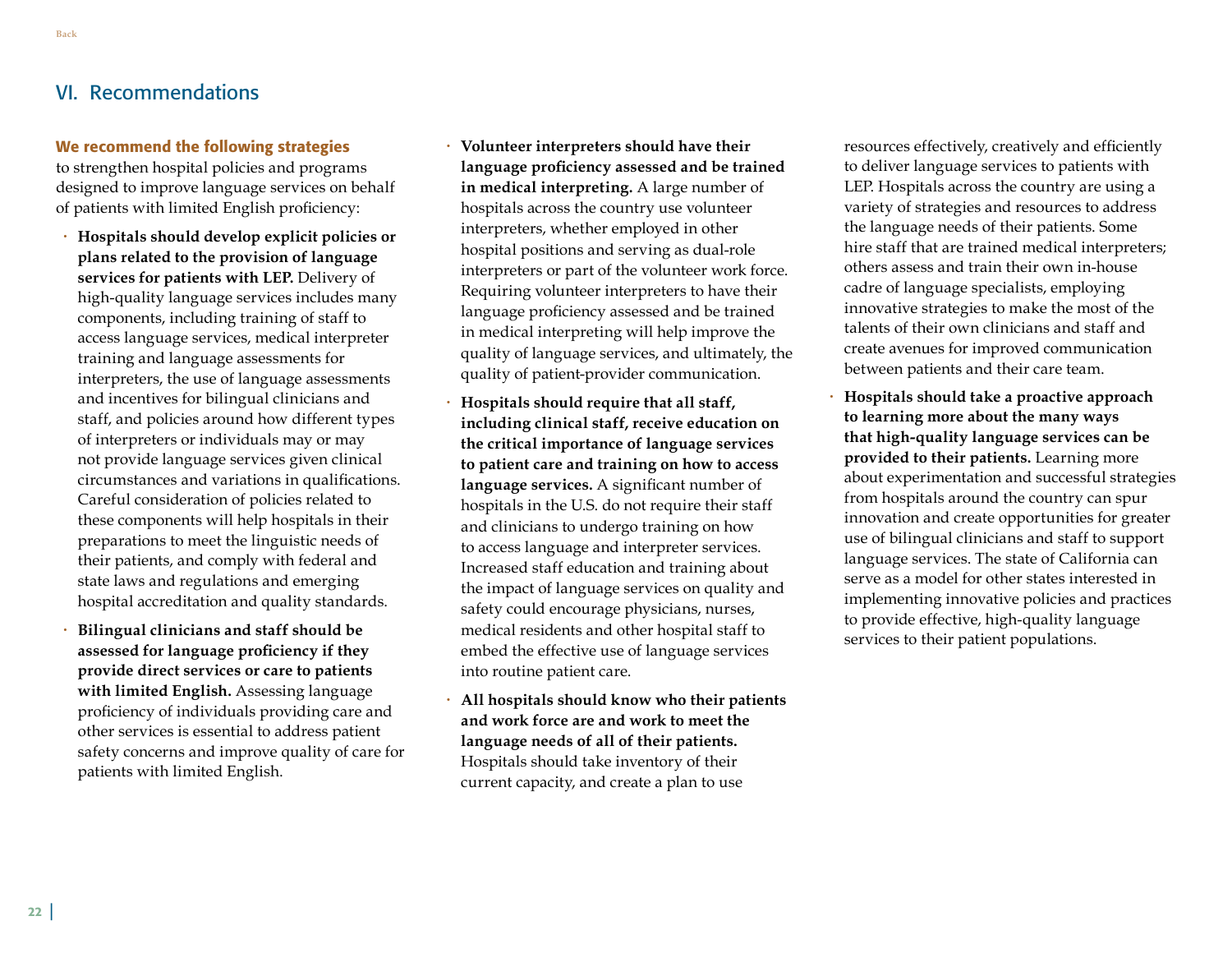#### <span id="page-24-0"></span>1. Survey

We developed a brief survey for human resources directors that was reviewed by external experts, including researchers, legal experts, and policymakers. Human resources directors were targeted for this survey because their department has the authority to hire, and the extent to which they are purposeful in seeking bilingual staff may indicate a hospital's prioritization and allocation of resources to provide linguistically appropriate care. The human resources department also plays an active role in shaping and enforcing hospital policy. Survey questions and topics were included based on literature reviews, online forums addressing language services, and interviews with directors of human resources, diversity and recruiting, and language services.

From a series of conversations with human resources and language services experts, we selected five topics to explore in the survey: the role of diversity in training and recruitment practices, the availability of language services provided to patients and training requirements of staff providing language services, the use of bilingual staff to care for patients, and practices related to assessing language proficiency and providing incentives for language skills.

A mailing list was purchased from the American Hospital Association's Annual Survey Database, including names and contact information for over 4,000 non-federal, acute care hospitals' human resources directors (or if unavailable, contact information for the hospital's executive office). Hospitals were targeted by governance, teaching status and urban-rural status to ensure a representative sample of the hospital industry's distribution. Prior to fielding the survey, 10 hospitals were randomly

selected as pilot test sites, and revisions were made to the survey instrument based on their responses.

A total of 899 HR directors from non-federal, acute care hospitals completed the survey, representing nearly 20 percent of all non-federal, acute care hospitals in the U.S. Prior to fielding the survey, we set targets (or quotas) for completed surveys by governance, teaching status, and urban-rural status in order to achieve a sample representative to the nation's hospital industry. We obtained a response rate of 39 percent. An oversample of California hospitals was surveyed, with 159 respondents from California. The nationwide analysis was adjusted by ownership, teaching status, market and geography (CA vs. not) to reflect the make-up of the hospital industry. Aggregate findings for the national sample are weighted by ownership, teaching status, market and geography (CA vs. not). The California analysis was adjusted by market to reflect the make-up of the hospital industry in California.

#### 2. Interviews

In addition to the hospital survey, four survey respondents were selected to participate in case study interviews, with the goal of learning about operational, organizational, and financial challenges, barriers and strategies to provide care to patients in language(s) other than English. These case studies provided detailed information about policies and procedures, and profile promising practices and strategies around the country that will be helpful to hospitals building high-quality language services programs. Case studies of hospitals that are using their resources to meet the language needs of their patient population in an innovative way are highlighted throughout the report in text boxes.

#### 3. Limitations

Weighted estimates are presented throughout the report for aggregate findings. We weighted aggregate findings due to over-representation of rural hospitals, and oversampling of hospitals in California. We deliberately oversampled California hospitals in order to allow for state-specific analyses.

There is an association between teaching status and market, with non-teaching hospitals more likely to be in rural markets, and teaching hospitals more likely to be in urban markets. Some variations in survey responses may be understated due to confounding between market and teaching status.

Another potential limitation is the response rate. We are confident that the analyses and findings are reliable and generalizable given the large sample size, as well as the extensive development and review of the survey instrument.

Some questions were only asked of specific respondents depending on their responses to previous questions, although the findings are generally robust due to the large sample size. As a result, some questions were asked of a very small number of respondents. These responses provide interesting information to the field in learning about innovative practices but do not permit in-depth analyses.

Finally, there may be variation in how respondents interpreted survey questions for which we did not provide definitions. For instance, we did not define "hospital staff" and respondents may have included different personnel in responding to questions related to hospital staff. Even so, we are confident the findings present valuable and reliable information given the extensive review process for the survey, as well as the large number of completed surveys.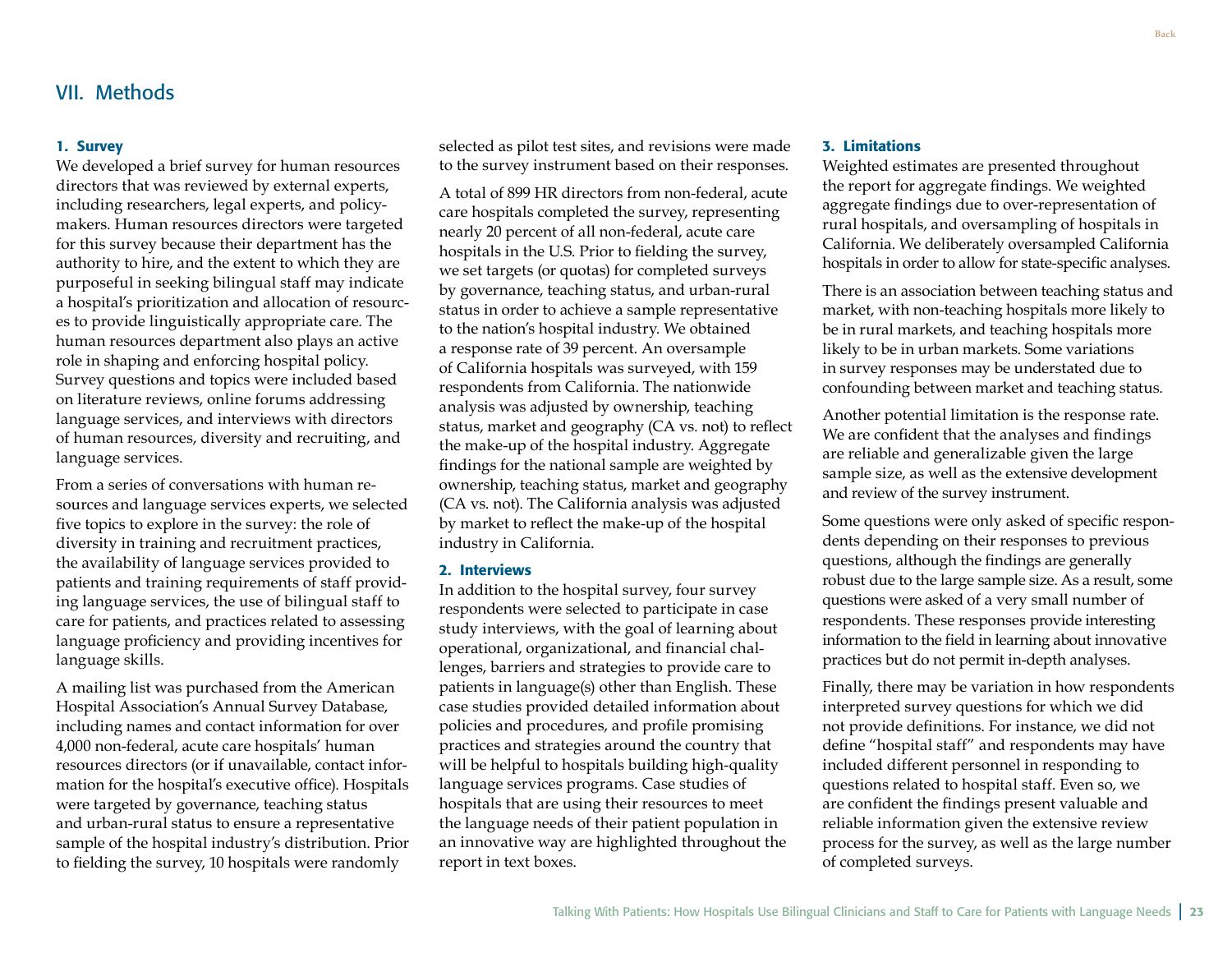### <span id="page-25-0"></span>**Notes**

1 Hasnain-Wynia R, Yonek J, Pierce D, Kang R, Greising CH. *Hospital language services for patients with limited English proficiency: Results from a national survey.* Health Research and Educational Trust, October 2006.

2 Manson A. Language concordance as a determinant of patient compliance and emergency room use in patients with asthma. *Medical Care* 1988;26(12):1119-28.

3 Wilson E, Chen AH, Grumbach K, Wang F, Fernandez A. Effects of limited English proficiency and physician language on health care comprehension. *Journal of General Internal Medicine* 2005;20:800-806.

4 Divi C, Koss RG, Schmaltz SP, Loeb JM. Language proficiency and adverse events in US hospitals: A pilot study. *International Journal for Quality in Health Care* 2007;19(2):60-67.

5 Siejo R, Gomez H, Freidenberg J. Language as a communication barrier in medical care for Hispanic patients. *Hispanic Journal of Behavioral Sciences* 1991;13(4):363-376

6 Ngo-Metzger Q, Sorkin DH, Phillips RS, Greenfield S, Massagli MP, Clarridge B and Kaplan SH. Providing high-quality care for limited English proficient patients: The importance of language concordance and interpreter use. *Journal of General Internal Medicine* 2007; 22(Suppl2):324-330.

7 Lee LJ, Batal HA, Maselli JH, Kutner JS. Effect of Spanish interpretation method on patient satisfaction in an urban walk-in clinic. *Journal of General Internal Medicine* 2002;17(8):641-6.

8 Mazor SS, Hampers LC, Chande VT, Krug SE. Teaching Spanish to pediatric emergency physicians: Effects on patient satisfaction. *Archives of Pediatrics & Adolescent Medicine* 2002;156(7):693-5.

9 Green AR, Ngo-Metzger Q, Legedza AT, Massagli MP, Phillips RS, Iezzoni LI. Interpreter services, language concordance, and health care quality. Experiences of Asian Americans with limited English proficiency. *Journal of General Internal Medicine* 2005;20(11):1050-1056.

10 Jacobs EA, Sadowski LS, Rathouz PJ. The impact of an enhanced interpreter service intervention on hospital costs and patient satisfaction. *Journal of General Internal Medicine* 2007;22(Suppl 2):306-311.

<sup>11</sup> Perez-Stable EJ, Napoles-Springer A, Miramontes JM. The effects of ethnicity and language on medical outcomes of patients with hypertension or diabetes. *Medical Care* 1997;35(12):1212-1219.

12 Fernandez A, Schillinger D, Grumbach K, Rosenthal A, Stewart A, Wang F, Perez-Stable EJ. Physician language ability and cultural competence. *Journal of General Internal Medicine* 2004;19:167-174.

<sup>13</sup> Moreno MR, Otero-Sabogal R, Newman J. Assessing dual-role staff-interpreter linguistic competency in an integrated healthcare system. *Journal of General Internal Medicine* 2007; 22(Suppl2): 331-335.

<sup>14</sup> Flores G, Laws MB, Mayo SJ, Zuckerman B, Abreu M, Medina L, Hardt EJ. Errors in medical interpretation and their potential clinical consequences in pediatric encounters. *Pediatrics* 2003;111(1):6-14.

15 Diamond LC, Reuland DS. Describing physician language fluency: Deconstructing medical Spanish. *Journal of the American Medical Association* 2009;301(4):426-428.

16 National Quality Forum. *A comprehensive framework and preferred practices for measuring and reporting cultural competency: A consensus report.* Washington, DC: NQF; 2009.

17 National Committee for Quality Assurance. *Standards aimed at improving health care for diverse groups released for public comment.* December 1, 2008. Available online at http://www.ncqa.org/tabid/916/Default.aspx. Accessed January 1, 2009.

18 The Joint Commission. *Developing proposed requirements to advance effective communication, cultural competence, and patient-centered care for the hospital accreditation program.* June 8, 2009. Available online at http:// www.jointcommission.org/PatientSafety/HLC/HLC\_ Develop\_Culturally\_Competent\_Pt\_Centered\_Stds.

htm. Accessed July 16, 2009.

19 The Joint Commission. *Proposed requirements to advance effective communication, cultural competence, and patientcentered care.* June 8, 2009. Available online at http:// www.jointcommission.org/Standards/Field Reviews/ field\_ecccpc.htm. Accessed July 1, 2009.

20 65 FR 80865, December 22, 2000.

<sup>21</sup> Title VI of the Civil Rights Act of 1964 (42 U.S.C. § 2000d)

22 65 FR 50121, August 16, 2000.

23 65 FR 50123, August 16, 2000.

24 68 FR 47311, August 8, 2003.

25 National Health Law Program. *The Children's Health Insurance Program Reauthorization Act.* March 27, 2009. Available online http://www.healthlaw.org/library/ attachment.146440. Accessed May 14, 2009.

26 Youdelman M. *Show me the money: Funding for language services.* April 1, 1009. Polyglot Webinar. Available online http://www.pgsi.com/Products/Resources/ Webinars/Webinar6/Youdelman\_slides.pdf. Accessed July 15, 2009.

27 America's Affordable Health Choices Act of 2009, H.R. 3200, 111th Cong., 1st sess. (introduced July 14, 2009). Available online http://frwebgate.access. gpo.gov/cgi-bin/getdoc.cgi?dbname=111\_cong\_ bills&docid=f:h3200ih.txt.pdf. Accessed July 16, 2009.

28 Ibid.

29 Perkins J, Youdelman M. *Summary of state law requirements addressing language needs in health care.* Washington, DC: National Health Law Program, January 2008.

30 National Board of Certification for Medical Interpreters. *Testing for national medical interpreter certification to enter pilot phase.* May 14, 2009. Available online http://www.certifiedmedicalinterpreters.org/ LinkClick.aspx?fileticket=mAppNHZlh4k%3d&tab id=69. Accessed May 18, 2009.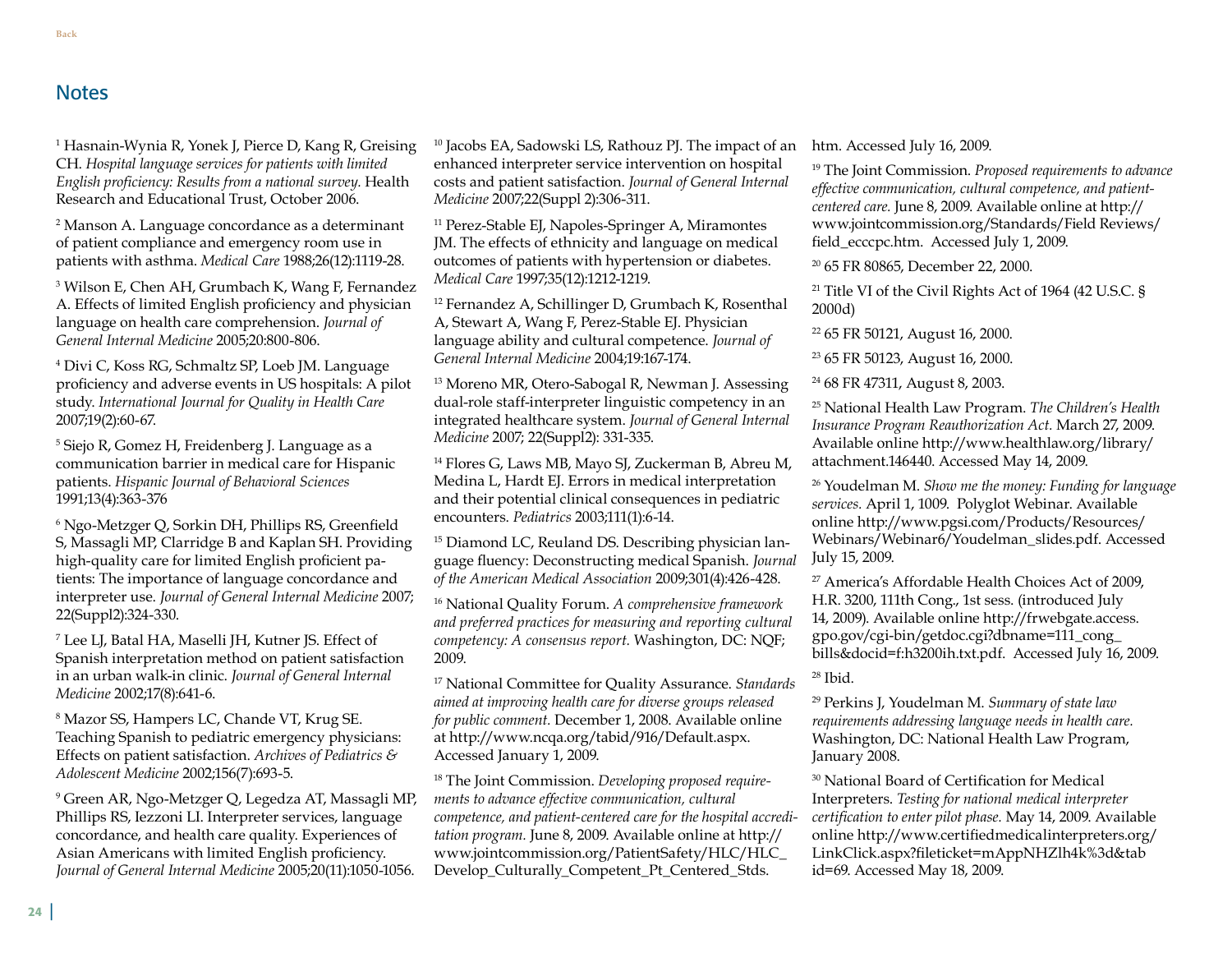<sup>31</sup> National Coalition on Health Care Interpreter Certification. *National coalition surges ahead with national healthcare interpreter certification.* January 28, 2009. Available online http://data.memberclicks.com/site/ ncihc/NCCRelease%20Final%201%2028%2009%20 logo%20(2).pdf. Accessed May 18, 2009.

32 Perkins J, Youdelman M. *Summary of state law requirements addressing language needs in health care.* Washington, DC: National Health Law Program, January 2008.

33 Ibid. See Cal. Health & Safety Code § 1259.

34 UCSF Center for the Health Professions. *Health care providers' language assistance responsibilities: Major federal and California requirements.* October 2003. Available online at http://www.medi-flag.com/about/pdf/ CA\_US\_langasst\_reqs1.pdf Accessed July 16, 2009.

35 Wilson-Stronks A, Lee KK, Cordero CL, Kopp AL, Galvez E. *One Size Does Not Fit All: Meeting The Health Care Needs of Diverse Populations.* Oakbrook Terrace, IL: The Joint Commission; 2008.

<sup>36</sup> Due to study sampling methods, rural hospitals are overrepresented in the study sample.

<sup>37</sup> Weighted estimates are presented throughout the report for aggregate findings, and noted as such for applicable charts and findings.

38 Hasnain-Wynia R, Yonek J, Pierce D, Kang R, Greising CH. *Hospital language services for patients with limited English proficiency: Results from a national survey.* Health Research and Educational Trust, October 2006. 39 Ibid.

40 U.S. Census Bureau, 2005-2007 American Community Survey. *Alameda County, California. ACS demographic and housing estimates: 2005-2007 American Community Survey 3-year estimates.* Available online.at http://factfinder. census.gov/servlet/ADPGeoSearchByListServlet?ds\_ name=ACS\_2007\_3YR\_G00\_&\_lang=en& ts=260718801812. Accessed May 18, 2009.

41 U.S. Census Bureau, 2005-2007 American Community Survey. *Alameda County, California. Selected social characteristics in the United States: 2005-2007 American Community Survey 3-year estimates.* Available online http://factfinder. census.gov/servlet/ADPGeoSearchByListServlet?ds\_ name=ACS\_2007\_3YR\_G00\_&\_lang=en&\_ ts=260718801812. Accessed May 18, 2009.

42 Ferguson W. Un poquito. *Health Affairs,* 2008; 27(6): 1695-1700.

43 Diamond L, Reuland DS. Describing physician language fluency: Deconstructing medical Spanish. *Journal of the American Medical Association,* 2009; 301(4): 426-428.

44 U.S. Census Bureau, 2005-2007 American Community Survey. *Mendocino County, California. ACS demographic and housing estimates: 2005-2007 American Community Survey 3-year estimates.* Available online. http://factfinder. census.gov/servlet/ADPGeoSearchByListServlet?ds\_ name=ACS\_2007\_3YR\_G00\_&\_lang=en& ts=260718801812. Accessed May 18, 2009.

45 U.S. Census Bureau, 2005-2007 American Community Survey. *Mendocino County, California. Selected social characteristics in the United States: 2005-2007 American Community Survey 3-year estimates.* Available online http://factfinder. census.gov/servlet/ADPGeoSearchByListServlet?ds\_ name=ACS\_2007\_3YR\_G00\_&\_lang=en&\_ ts=260718801812. Accessed May 18, 2009.

46 U.S. Census Bureau, 2005-2007 American Community Survey. *Bronx County, New York. ACS demographic and housing estimates: 2005-2007 American Community Survey 3-year estimates.* Available online. http://factfinder. census.gov/servlet/ADPGeoSearchByListServlet?ds\_ name=ACS\_2007\_3YR\_G00\_&\_lang=en&\_ ts=260718801812

47 U.S. Census Bureau, 2005-2007 American Community Survey. *Bronx County, New York.* 

*Selected social characteristics in the United States: 2005-2007 American Community Survey 3-year estimates.* Available online. http://factfinder. census.gov/servlet/ADPGeoSearchByListServlet?ds\_ name=ACS\_2007\_3YR\_G00\_&\_lang=en& ts=260718801812. Accessed May 18, 2009.

48 U.S. Census Bureau, 2005-2007 American Community Survey. *Sacramento City, California. ACS demographic and housing estimates: 2005-2007 American Community Survey 3-year estimates.* Available online. http://factfinder. census.gov/servlet/ADPGeoSearchByListServlet?ds\_ name=ACS\_2007\_3YR\_G00\_&\_lang=en&\_ ts=260718801812. Accessed May 18, 2009.

49 U.S. Census Bureau, 2005-2007 American Community Survey. *Sacramento City, California. Selected social characteristics in the United States: 2005-2007 American Community Survey 3-year estimates.* Available online. http://factfinder. census.gov/servlet/ADPGeoSearchByListServlet?ds\_ name=ACS\_2007\_3YR\_G00\_&\_lang=en& ts=260718801812. Accessed May 18, 2009.

50 Wilson-Stronks A, Galvez, E. *Exploring cultural and linguistic services in the nation's hospitals: A report of findings.* Oakbrook Terrace: The Joint Commission; 2007.

51 National Quality Forum. *A comprehensive framework and preferred practices for measuring and reporting cultural competency: A consensus report.* Washington, DC: NQF; 2009.

52 65 FR 80865, December 22, 2000.

53 National Quality Forum. *A comprehensive framework and preferred practices for measuring and reporting cultural competency: A consensus report.* Washington, DC: NQF; 2009.